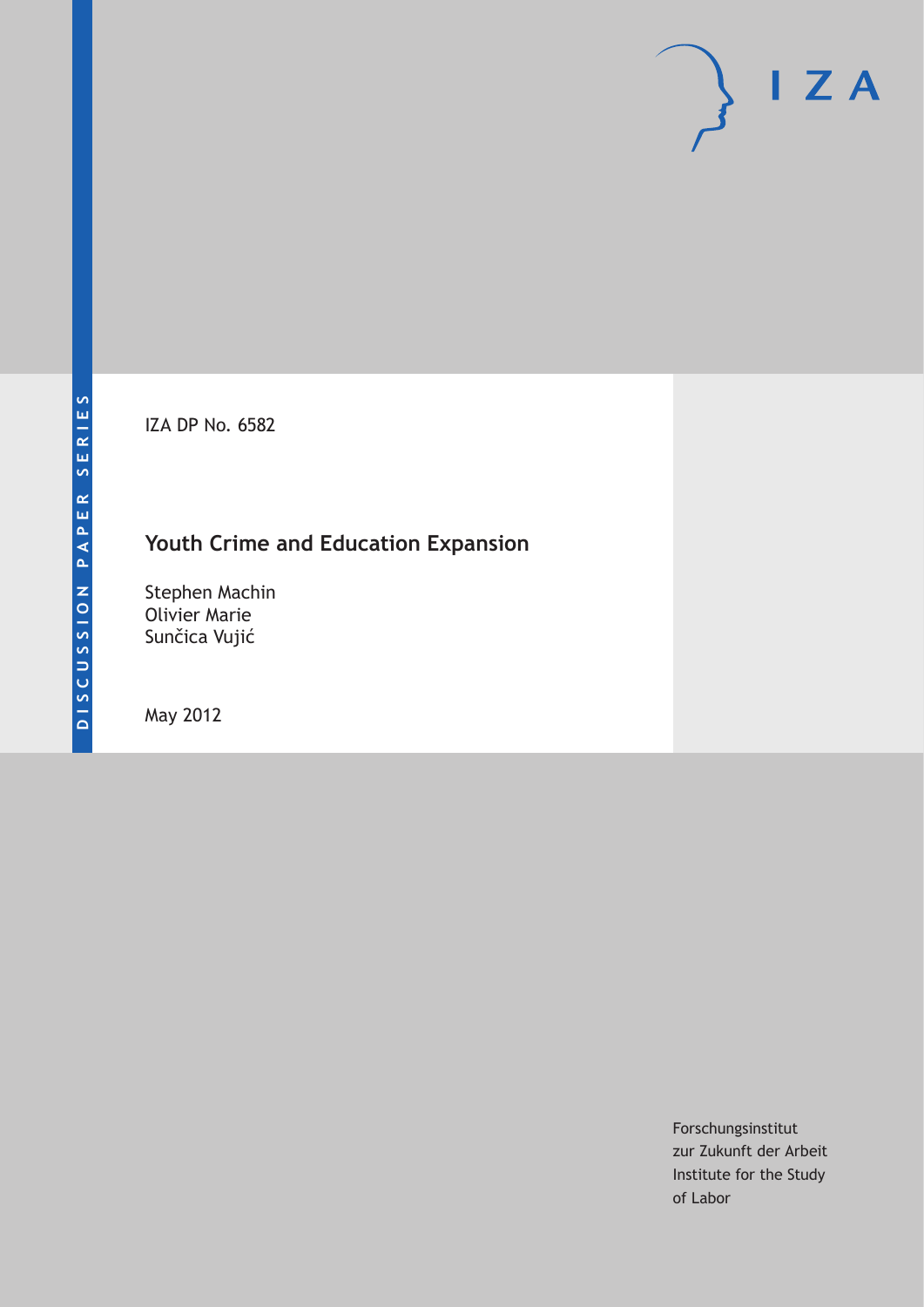# **Youth Crime and Education Expansion**

# **Stephen Machin**

*University College London, CEP, London School of Economics and IZA* 

# **Olivier Marie**

*ROA, Maastricht University and CEP, London School of Economics* 

# **Sunčica Vujić**

*University of Bath* 

Discussion Paper No. 6582 May 2012

IZA

P.O. Box 7240 53072 Bonn Germany

Phone: +49-228-3894-0 Fax: +49-228-3894-180 E-mail: [iza@iza.org](mailto:iza@iza.org)

Any opinions expressed here are those of the author(s) and not those of IZA. Research published in this series may include views on policy, but the institute itself takes no institutional policy positions.

The Institute for the Study of Labor (IZA) in Bonn is a local and virtual international research center and a place of communication between science, politics and business. IZA is an independent nonprofit organization supported by Deutsche Post Foundation. The center is associated with the University of Bonn and offers a stimulating research environment through its international network, workshops and conferences, data service, project support, research visits and doctoral program. IZA engages in (i) original and internationally competitive research in all fields of labor economics, (ii) development of policy concepts, and (iii) dissemination of research results and concepts to the interested public.

IZA Discussion Papers often represent preliminary work and are circulated to encourage discussion. Citation of such a paper should account for its provisional character. A revised version may be available directly from the author.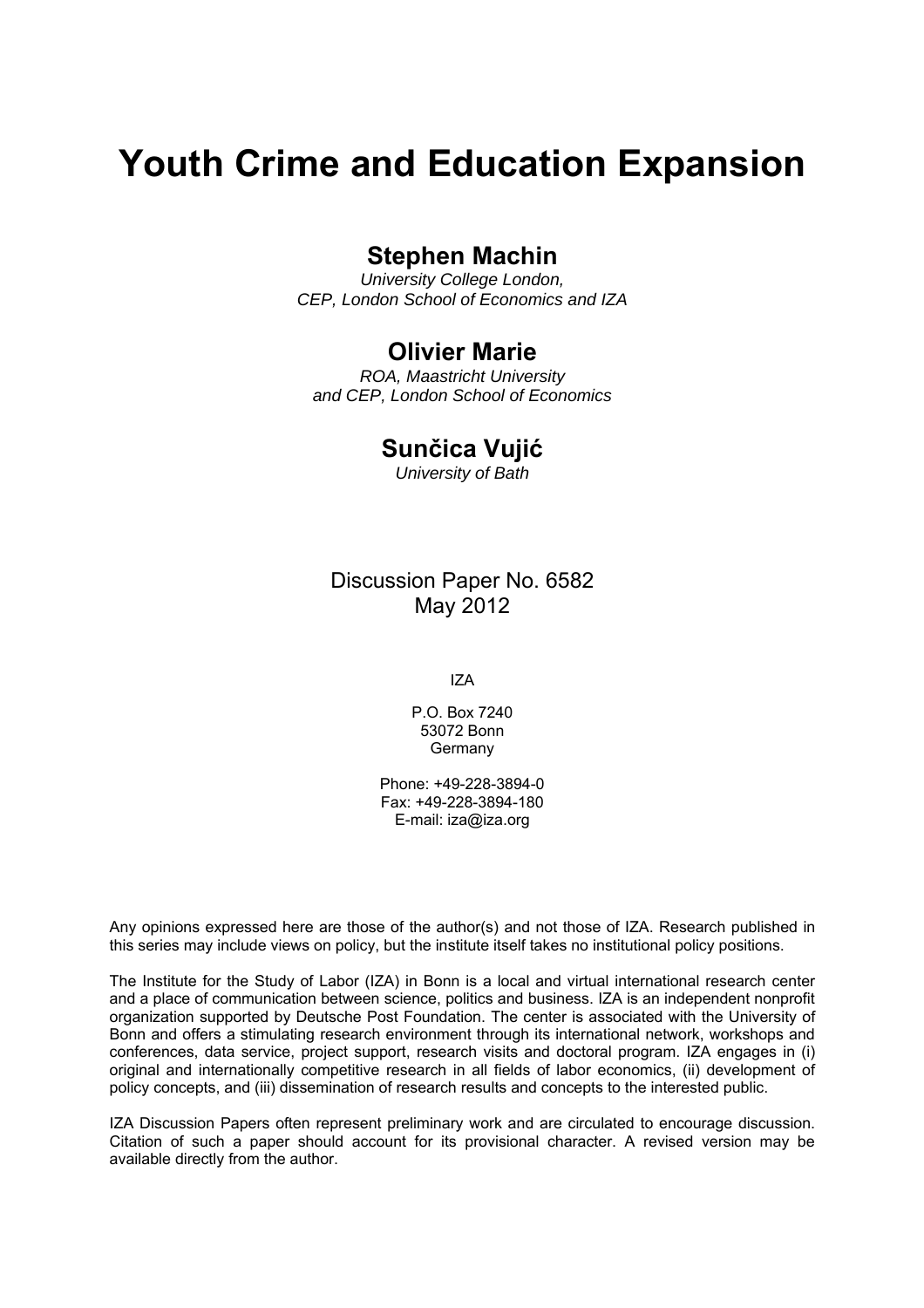IZA Discussion Paper No. 6582 May 2012

# **ABSTRACT**

# **Youth Crime and Education Expansio[n\\*](#page-2-0)**

We present new evidence on the causal impact of education on crime, by considering a large expansion of the UK post-compulsory education system that occurred in the late 1980s and early 1990s. The education expansion raised education levels across the whole education distribution and, in particular for our analysis, at the bottom end enabling us to develop an instrumental variable strategy to study the crime-education relationship. At the same time as the education expansion, youth crime fell, revealing a significant cross-cohort relationship between crime and education. The causal crime reducing effect of education is estimated to be negative and significant, and considerably bigger in (absolute) magnitude than ordinary least squares estimates. The education boost also significantly impacted other productivity related economic variables (qualification attainment and wages), demonstrating that the incapacitation effect of additional time spent in school is not the sole driver of the results.

JEL Classification: I2, K42

Keywords: youth crime, education expansion

Corresponding author:

Sunčica Vujić Department of Economics University of Bath Claverton Down Bath, BA2 7AY United Kingdom E-mail: [s.vujic@bath.ac.uk](mailto:s.vujic@bath.ac.uk)

<span id="page-2-0"></span><sup>\*</sup> We would like to thank the Editor and two anonymous referees for a number of useful comments and suggestions. Marie would like to thank the Executive Research Agency of the European Union for funding under the Marie Curie IEF grant number 252572.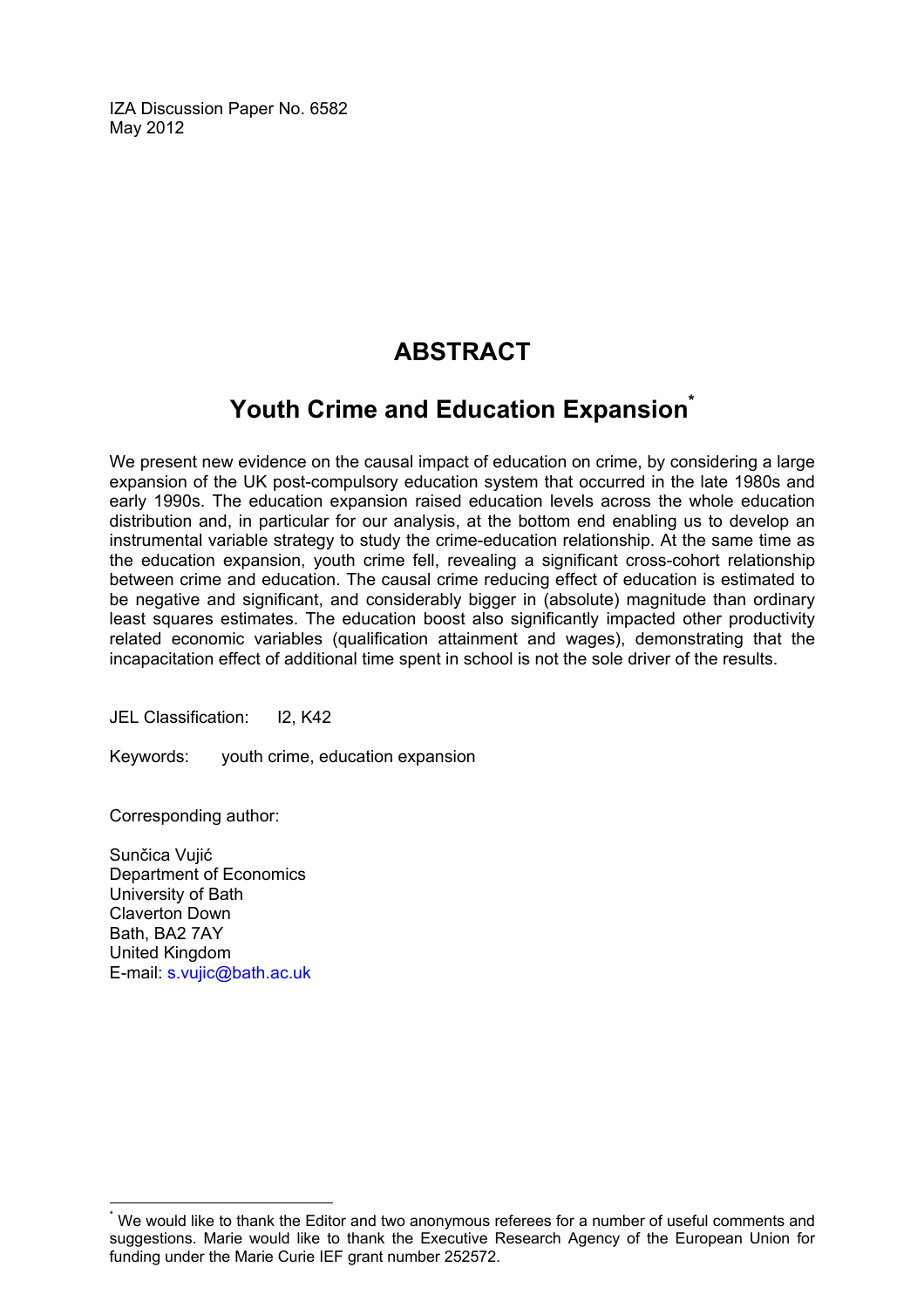#### 1. Introduction

 $\overline{a}$ 

A small, but growing, economic literature has presented empirical evidence showing a negative causal impact of education on crime. For the United States, Lochner and Moretti (2004) use variations in compulsory school leaving age laws across states to identify the impact of education on crime, and Machin, Marie and Vujić (2011) exploit the raising of the school leaving age across cohorts in England and Wales to do the same. Both studies uncover a robust and sizable crime reducing effect of education.<sup>1</sup>

In this paper, we also consider the causal impact of education on crime, but adopt a different route to identification. We present new evidence on the causal relationship, by studying what happened to crime in a period when the UK postcompulsory education system was very rapidly expanded. This large expansion occurred in the late 1980s and early 1990s and significantly raised education levels across the whole education distribution, thereby considerably reducing the number of individuals with low education levels in birth cohorts exposed to the expansion. Our approach is to think of these cohorts as a 'treated' set of individuals whose education was raised and we can compare their education and crime outcomes with a 'control' set of cohorts who did not benefit from the expansion.

The education expansion we consider has been studied in other areas. Blanden and Machin's (2004) study focuses on the expansion as a key driver of falling intergenerational mobility. Devereux and Fan (2011) have also looked at wage effects associated with the education expansion, showing that on average it caused men and women to gain respectively a year or slightly more than a year of education and that this significantly raised wages. By considering the education expansion as an exogenous increase in educational attainment, they present causal estimates of the

<sup>&</sup>lt;sup>1</sup> See also Lochner's (2011) review of empirical work on the non-wage benefits of education where part of his focus is to review evidence on the crime-education relationship.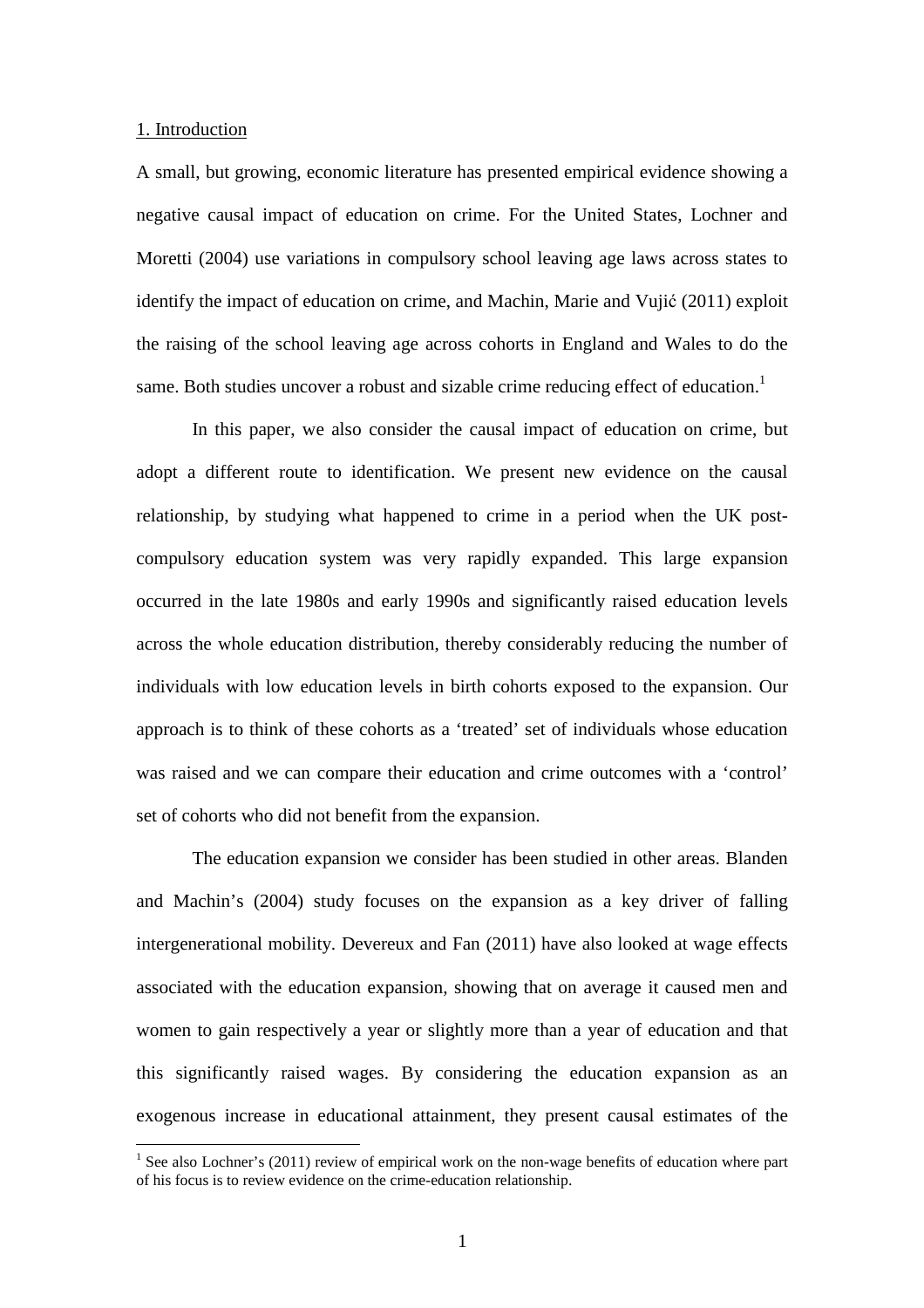wage return to an extra year of schooling of about six percent for both men and women.

To preview our results, we also report significant improvements in education levels for cohorts affected by the education expansion. Given our focus on crime, it is important that education improvements occurred at the bottom end of the education distribution, as this is where its impact is most likely to affect offending behaviour. We spend some time in our empirical analysis showing this to be the case. We then consider what happened to crime for the treated cohorts relative to the control cohorts and we show evidence that youth crime fell significantly as educational attainment rose.

We present causal estimates in an instrumental variable setting, where a 1 percent increase in the proportion of male students reduces male youth crime by around 1.9 percent and a 1 percent increase in the proportion of men staying on at school after the compulsory school leaving age reduces male youth crime by around 1.7 percent. Whilst going in the same direction, results for women are smaller with youth crime reductions of somewhere between 1.1 and 1.3 percent. For young men, we also find that education causally reduces both property and violent crimes.

Finally, we discuss mechanisms underpinning the crime-education relation and present evidence that the education boost from expansion also significantly impacted other productivity related economic variables (qualification attainment and wages). We interpret this as showing that keeping people in the education system (incapacitation) is not the sole driver of the results, because the education boost is also associated with better, productivity-raising, economic outcomes.

The rest of the paper is organised as follows. Section 2 offers a brief discussion of the relevant literature, with an emphasis on the mechanisms behind the education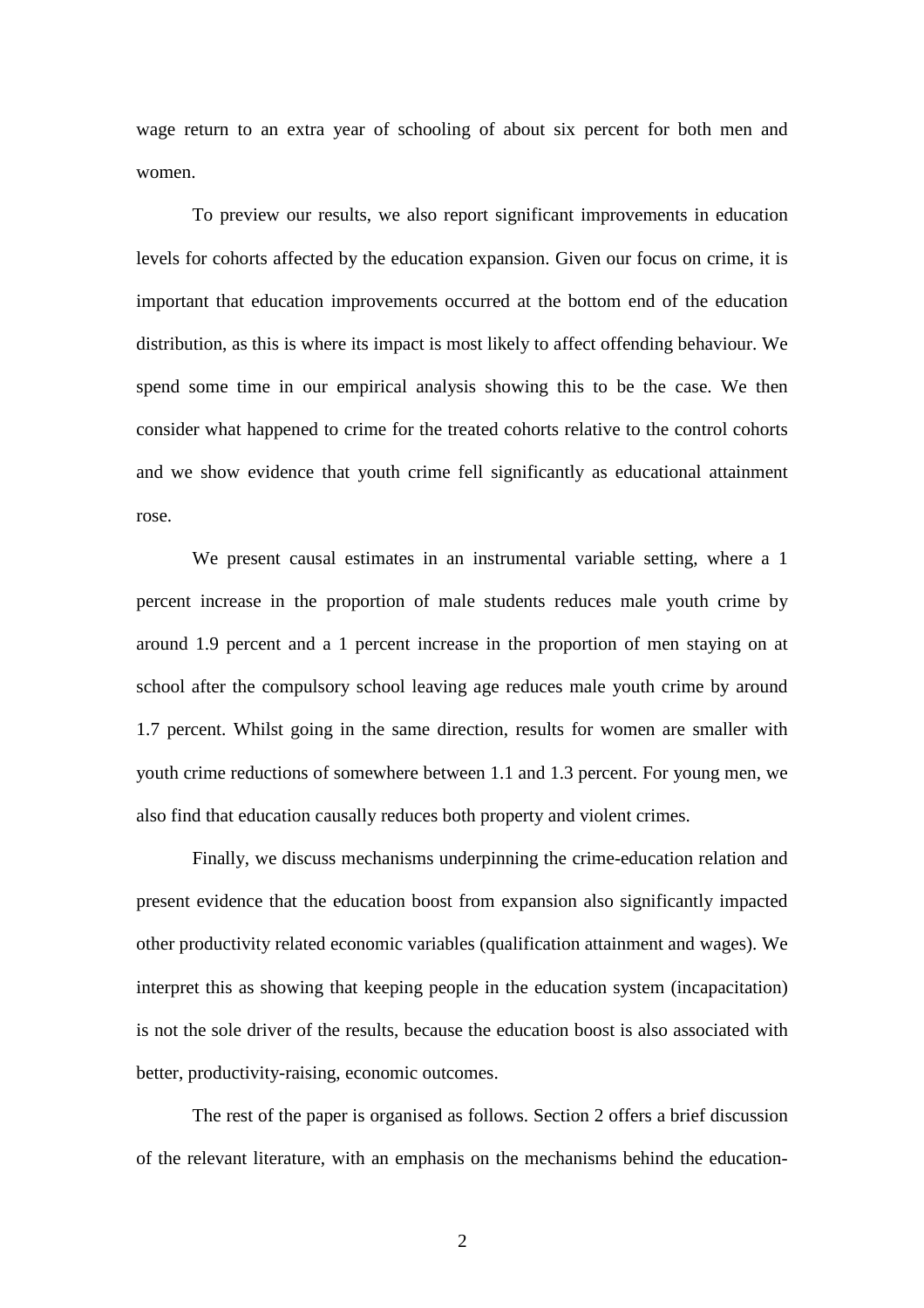crime relationship and their implications for our empirical analysis. Section 3 describes the nature of the education expansion and the data sources we use. Section 4 first shows the impact of the education expansion on the education distribution, before moving on to report results from a causal analysis of the crime and education relationship. In Section 5, we consider potential mechanisms underpinning the causal crime-education relationship by also looking at other economic effects of the education expansion. Section 6 concludes.

#### 2. Education and Crime: Mechanisms and Implications

#### *Mechanisms*

There are number of theoretical reasons why education can impact on crime. Existing literature highlights (at least) three main channels through which schooling might affect criminal participation: income effects, patience or risk aversion, and time availability. We consider each of these three mechanisms in turn:

(i) Income effects operate through education reducing crime by increasing the returns to legitimate work and/or by raising the opportunity costs of illegal behaviour (Lochner, 2004; Lochner and Moretti, 2004; Hjalmarsson, 2008). Empirical work connecting crime to low wages broadly supports this notion (Gould et al., 2002; Grogger, 1998; Machin and Meghir, 2004; Mocan and Unel, 2011). However, there is some counter-evidence that education can also increase the earnings from crime for some crime types as certain skills acquired in school can be used when engaging in criminal activities.<sup>2</sup>

<sup>&</sup>lt;sup>2</sup> Levitt and Lochner (2001) report that males with higher scores on mechanical information tests had increased offence rates and Lochner (2004) reports some cross-cohort evidence that increases in average education are associated with higher white-collar arrest rates (although this finding is not statistically significant at conventional levels).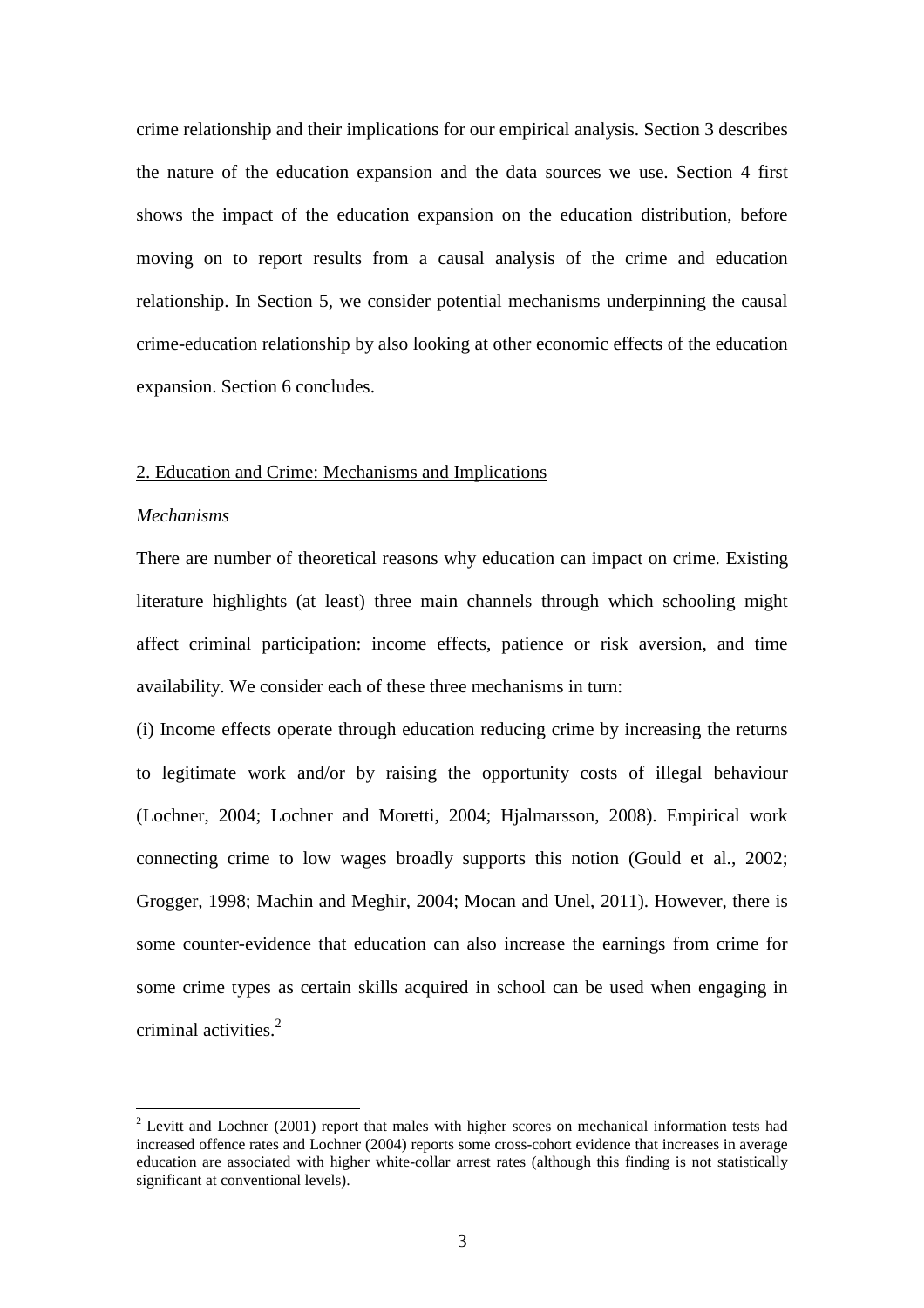(ii) Patience and risk aversion are also mechanisms through which education may impact on crime. Individuals with a lot of patience tend to have low discount rates and therefore value future earnings more highly as compared to individuals with higher discount rates. Indeed, Oreopoulos (2007) presents evidence that young people who drop out of school tend to be myopic and are more focussed on immediate costs of schooling, rather than on future gains from an additional year of schooling. Thus, he argues that dropouts are more predisposed to risky behaviour. Similarly, education can increase patience, thereby reducing the discount rate of future earnings, and in turn lowering the propensity to commit crimes. Education may also increase risk aversion and this can increase the weight individuals perceive to be attached to a possible punishment, which consequently reduces crime.

(iii) Time spent in education can also have an impact. A 'self-incapacitation' effect was documented by Tauchen et al. (1994) who found time spent at school (and work) during a year to be negatively correlated with the probability of arrest that year. Hjalmarsson (2008) looked at the opposite relationship, studying the impact of being arrested and incarcerated before finishing school on the probability of graduating high school. Her results suggest that the number of times being caught committing crime and the amount of time spent in prison both greatly increase the likelihood of becoming a high school dropout.

These are likely to be endogenous decisions, hence Jacob and Lefgren (2003) instrument days off school with exogenous teacher training days. Luallen (2006) uses unexpected school closings driven by teacher strikes as an instrument for student absence from school. Both of these papers report there to be important incapacitation effects of additional time spent in education on criminal participation. However, they also report that violent offences increase while school is in session, a finding that is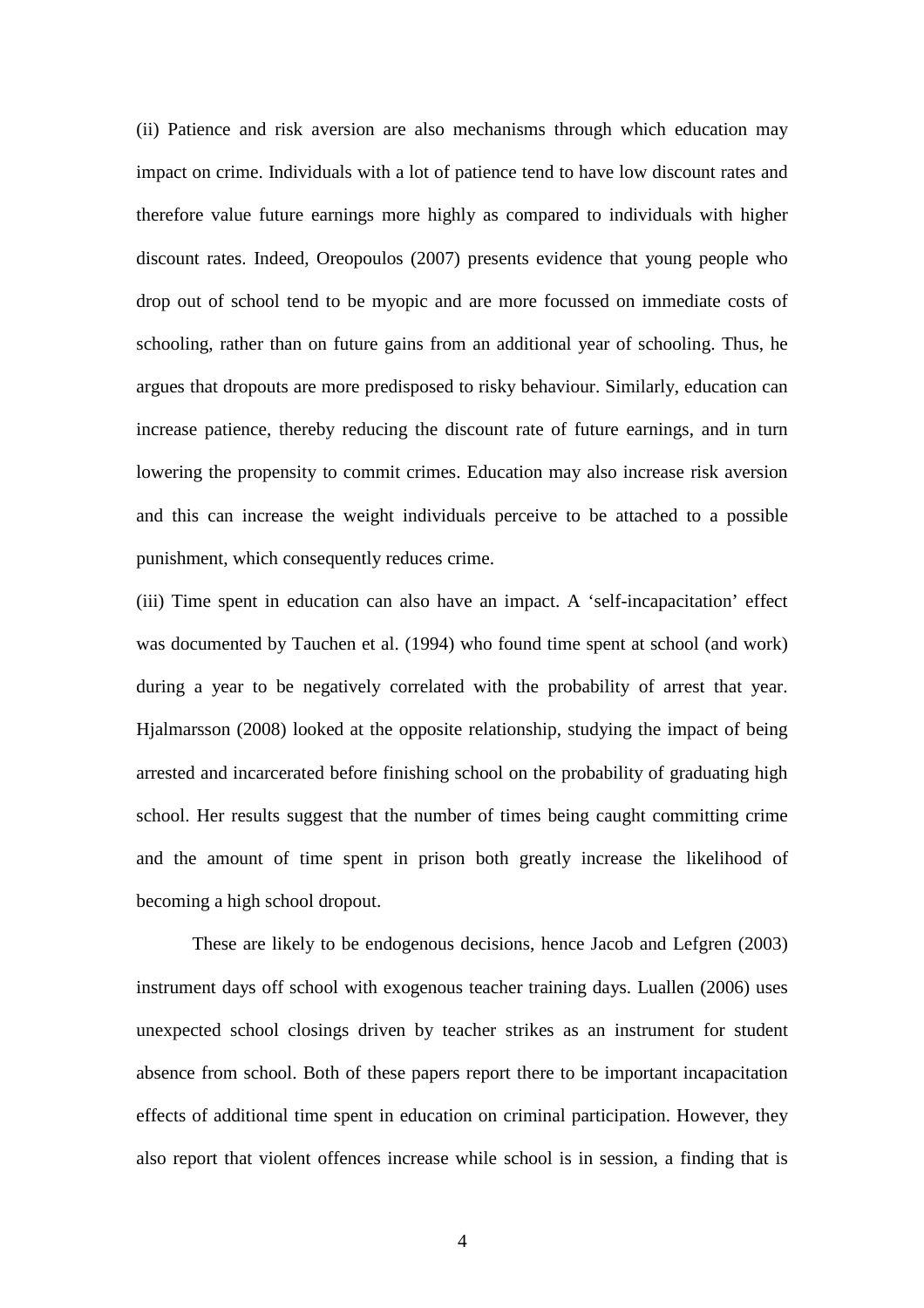attributed to a concentration effect.<sup>3</sup> Anderson (2009) also reports evidence for the United States, based on minimum high school dropout ages that vary across states, that keeping youth in school decreases arrest rates.

#### *Implications*

 $\overline{a}$ 

 After obtaining estimates of the impact of education expansion on crime, an issue we will face is to interpret them in view of these potential mechanisms that underpin the crime-education relation. This is important here as the outcome variable we will focus on measures convictions of young individuals aged 16 to 21 and the education expansion we study substantially increased the educational participation of this age group.<sup>4</sup> Our estimates will therefore have a component that could be attributed to the self-incapacitation effect due to certain cohorts of youths spending more time at school. It is hard to completely rule out an incapacitation effect, but we will present evidence that try to establish that this may not be the sole explanationof any crime reductions that result from education expansion.

A first attempt to consider this comes about because of differences between our approach and that of the other existing causal studies. Lochner and Moretti (2004) for the US and Machin, Marie, and Vujić (2011) – MMV (2011) henceforth – for England and Wales exploit changes in compulsory school leaving age laws to identify the causal impact of an extra year of schooling on criminal participation. The cohort level approaches of these papers is methodologically akin to the one we will adopt, but both studies are able to mostly rule out any direct self-incapacitation effect of education on crime. They do so by excluding the age group affected by the extra school year

 $3$  The term concentration effect refers to the presence of a large number of youths in an educational establishment, which may result in an increased probability of violent encounters.<br><sup>4</sup> Whilst we want to study youth crime, the chosen age group is in part necessitated by data limitations.

More specifically, the Offenders Index Database (described below) is only available until 2002 and we therefore chose to limit our analysis to the age group 16 to 21 in order to have a relatively balanced panel and enough cohorts around the ones treated by the policy. See the Data Appendix for details on the structure of the OID.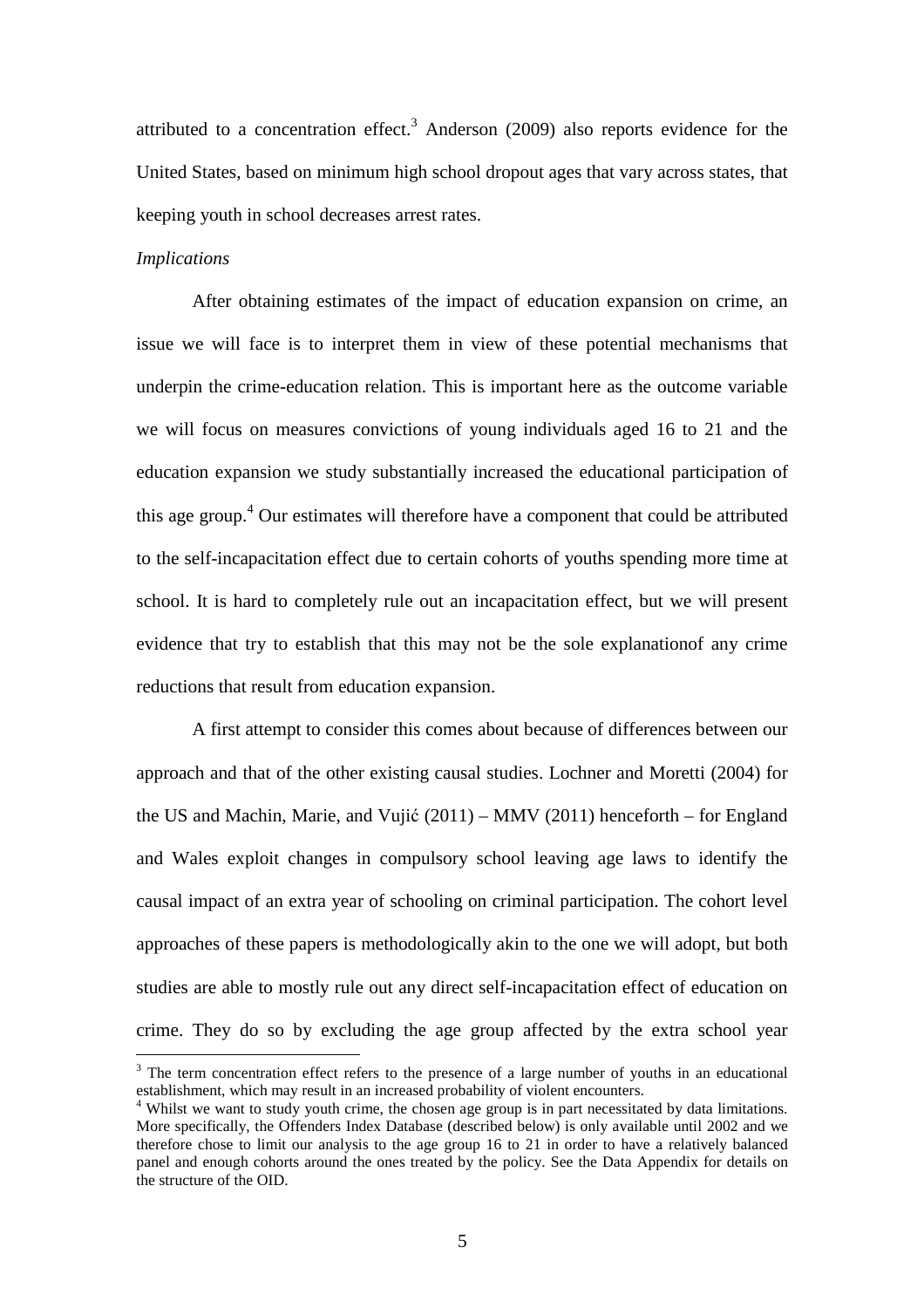brought about by the policies studied from the arrest or conviction data used. The findings from these papers are similar and point to (approximately) a 1 percent drop in male property crime for every 1 percent of a male cohort obtaining some educational qualification as a result of the reforms. Both studies find no significant effect on female offending rates. The impact on male violent crime is less conclusive and while Lochner and Moretti (2004) obtain relatively large (albeit imprecise) estimates, MMV (2011) do not find a significant effect of education on this outcome.

Thus, a first simple way to attempt and disentangle which mechanism is driving our results will be to benchmark our findings to those of MMV (2011). As their results are 'net' of self-incapacitation effects, we might expect to see a stronger effect on male property convictions in our context of studying youth crime and tentatively attribute some of the difference directly to the extra time spent in school. Perhaps more relevant will be the interpretation of a potential education effect on male violent offences. Economic theory does not give much support to the existence of an income effect mechanism for this type of criminal behaviour and this is why MMV (2011) argued that it was not surprising they found no impact of education on violent offending. There is, however, no reason to assume that violent offending is not affected via the self-incapacitation channel for youths.<sup>5</sup> We could therefore also tentatively interpret a connection between young male violent convictions and education as stemming from this mechanism.

A second possible route to investigate the underlying mechanisms of an education impact on crime is to consider whether the education boost from expansion impacted other productivity related outcomes. If we uncover evidence of this, then we

<sup>&</sup>lt;sup>5</sup> For example, Sabates (2010) and Sabates and Feinstein (2008) found evidence of reduced convictions for both 'antisocial behaviour' and burglary when studying a localised post-compulsory schooling incentivization scheme in a British context. These papers do not however investigate which potential mechanisms are driving these results.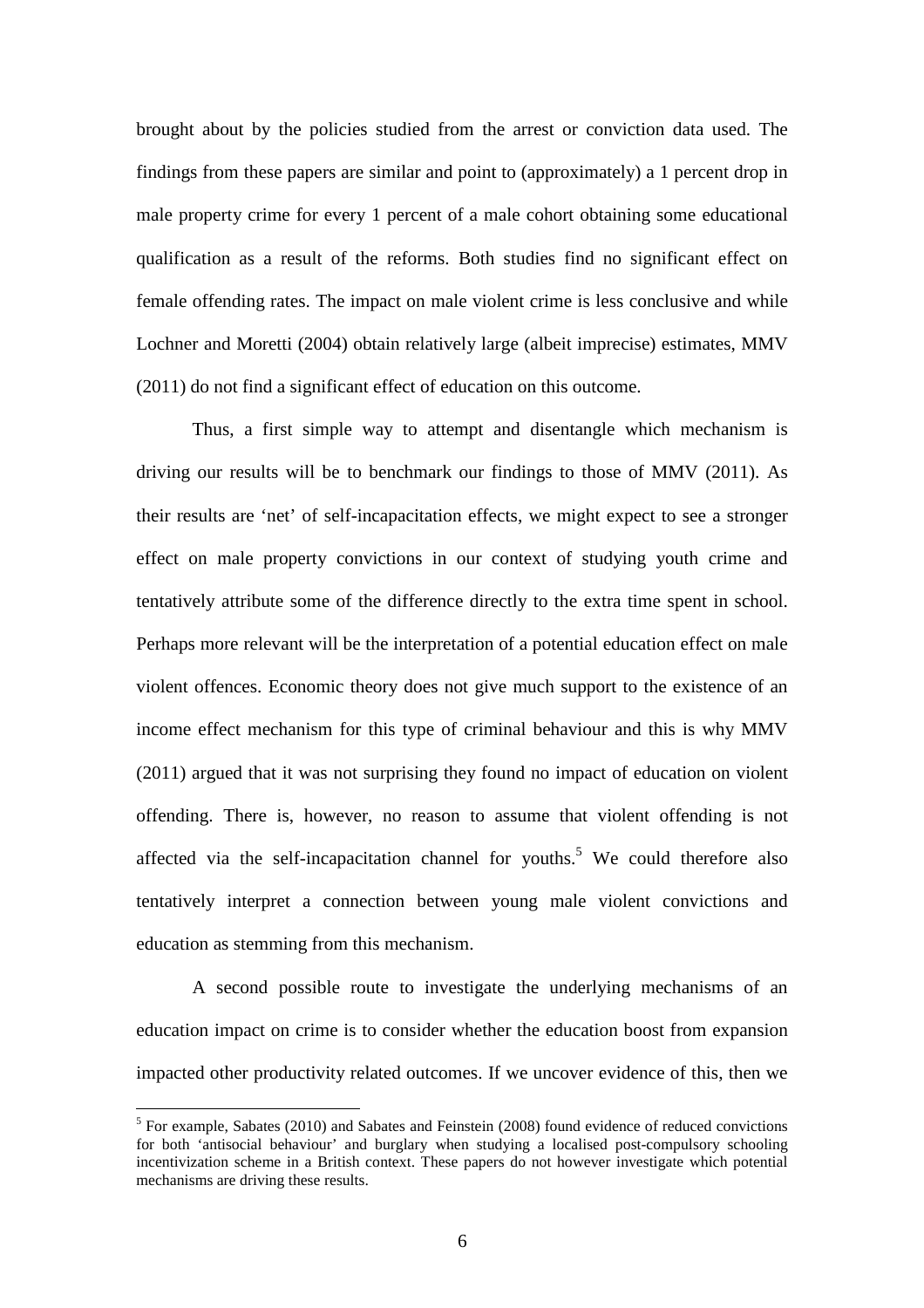can plausibly rule out that the incapacitation effect is the sole explanation of a crime reducing effect of education. For example, if part of the changes in youth crime can be attributed to an income impact of education expansion, this would be reflected in differences in productivity related measures such as higher qualification attainment, wages, and unemployment across treated and non-treated cohorts.

We will therefore also estimate the causal impact of education increases induced by the expansion on these economic outcomes. This has similarities to the analysis of wage returns to education expansion carried out by Devereux and Fan (2011) who report significant wage returns associated with education expansion, though they focus on older individuals (aged 25 to 50) than we will do, and use a smaller number of years of the Labour Force Survey data (see the discussion below and in the Data Appendix).

# 3. Expansion of the UK Post-Compulsory Education System

The post-compulsory education system in the UK has hugely expanded since the 1960s. Figure 1 shows two post-compulsory education participation series between 1960 and 2002: (a) the rate of staying on beyond the compulsory school leaving age, and (b) the higher education age participation index  $(API)$ <sup>6</sup>. The Figure shows increases in both series from 1960 onwards.

A closer look at Figure 1 reveals that the staying on series appears to have been on a steadily increasing path (although is subject to some cyclical variations) from the start of the series through to the mid-1980s. However, from the late 1980s/early 1990s there is a rapidly occurring step-change as staying on rates rise much faster, especially between 1988 and 1992, before plateauing out in the mid 1990s.

 $6$  The API is the proportion of individuals aged under 21 who enter higher education each year.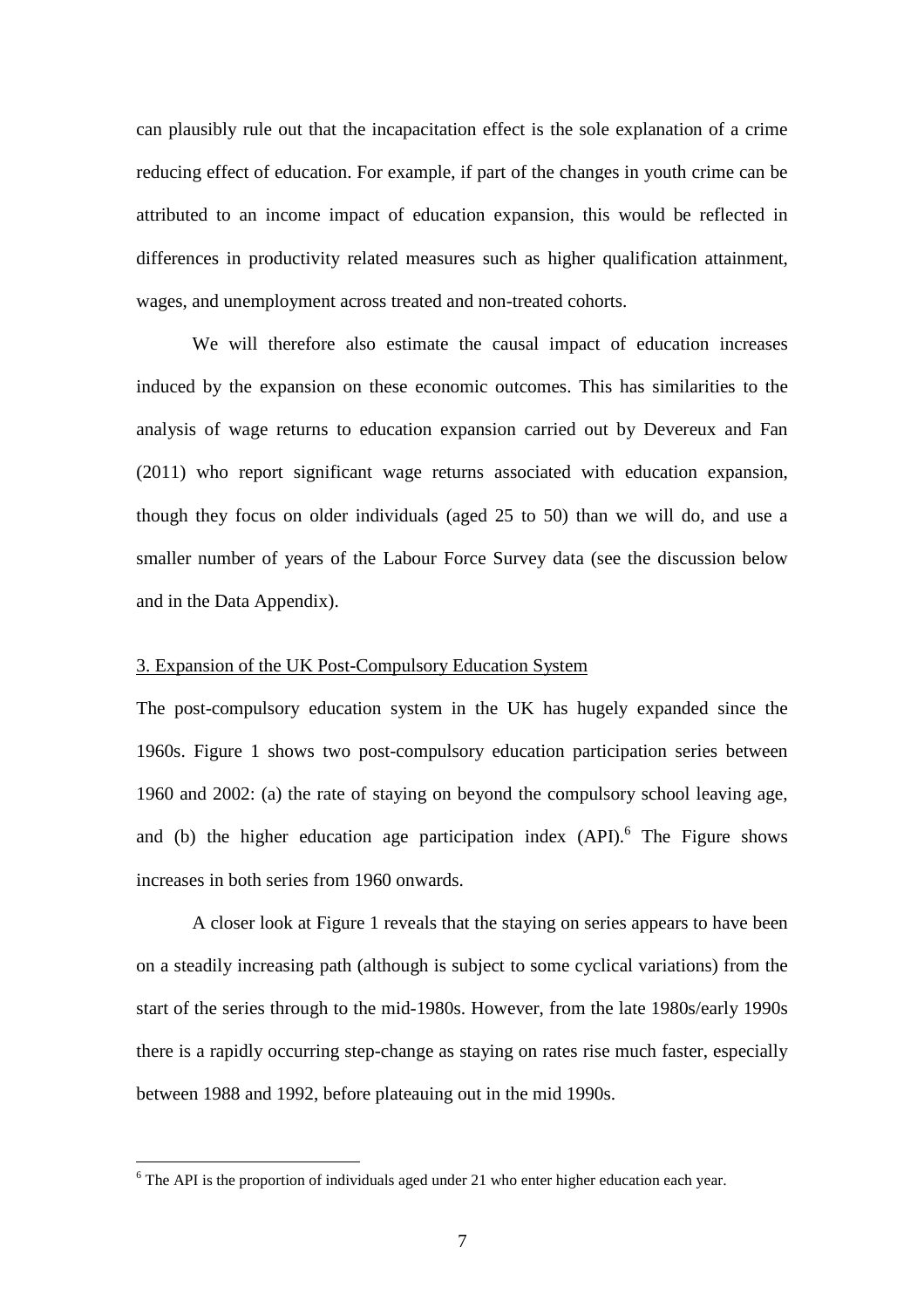The increase in university participation is also very rapid, as shown by the API. There was a sharp expansion in the 1960s, when the age participation index doubled from 6 to 14 percent. It then rose marginally from this level through until the late 1980s, after which it grew even more rapidly than the 1960s change. By 2001 it had reached 35 percent, rising up from under 20 percent at the start of the 1990s.

Figure 1 makes it clear that a very rapid education expansion took place in the late 1980s/early 1990s in the UK, and that it occurred at lower and higher parts of the education distribution. The fact that the staying on rate rose, and hence there were fewer people leaving school at the compulsory school leaving age of 16, is important and we will probe the nature and scale of this change in more detail with available micro-data.

It is also worth reflecting on why the expansion of post-compulsory schooling took place. Blanden and Machin (2004) emphasise two main factors. For the expansion of the post-compulsory sector through increased staying on rates, they highlight the change in the school leaving examination system that took place in 1988, with the introduction of the General Certificate of Secondary Education (GCSE) and the consequent improvement in examination results.<sup>7</sup> For higher education (HE) participation, they discuss increased university enrolment in the light of changes in admissions and in financing, together with the perception of increased wage returns to HE facilitated by very fast rises in the wage returns to a degree that occurred throughout the 1980s, as a key part of a general rise in wage inequality (see, inter alia, Machin and Vignoles, 2005).

<sup>&</sup>lt;sup>7</sup> The GCSE examinations are taken at the end of the last year of compulsory schooling (at age 16). Therefore the first affected cohort by this change was the cohort of students born in 1972. This will be important to keep in mind when defining treated cohorts for our identification below.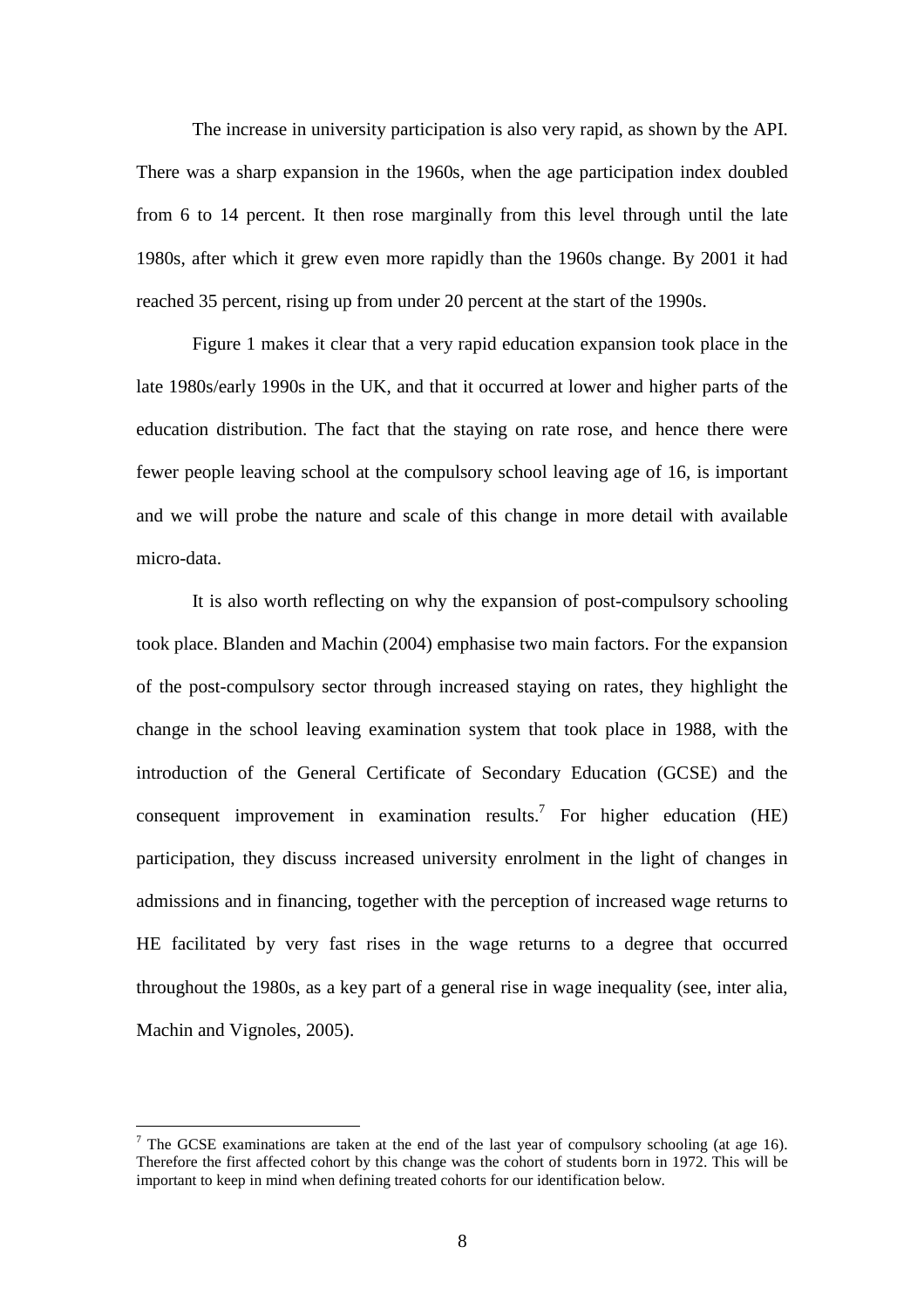We must finally note that there is no evidence, to our knowledge, that the political decision to expand educational attainment was motivated as a response to particular trends in youth crime rates. It was also not specifically combined with other crime fighting policies aimed at certain age groups or cohorts, thus making it a good potential instrument to study the causal impact of education on offending.

#### *Data Description*

 $\overline{a}$ 

To study the impact of this education expansion on educational attainment and crime there are a number of pertinent data issues that need to be discussed. The key issue we face is that no single individual-level data source exists to study crime and education effects working through this policy. We thus need some means of matching crime and education data from different sources.

To do so we match at cohort level convictions data for England and Wales from the Offenders Index Database (OID) with education data from the Labour Force Survey (LFS). The OID contains criminal history data for offenders convicted of standard list offences from 1963 and up to  $2002$ .<sup>8</sup> The data (which are described in more detail in the Data Appendix) are derived from the court appearances system and are updated quarterly. The Index was created purely for research and statistical analysis. Its main purpose is to provide full criminal history data on a randomly selected sample of offenders. We have access to OID data on anonymous samples for offenders sentenced during four weeks each year. We also have the entire pre- and post-court appearance history of these individuals. However, there is no information on a defendant's education level in the OID and so the data needs to be aggregated and matched to education data from other sources. A big advantage (certainly relative to

<sup>&</sup>lt;sup>8</sup>Standard list offences are all indictable or triable offences, plus a few of the more serious summary offences.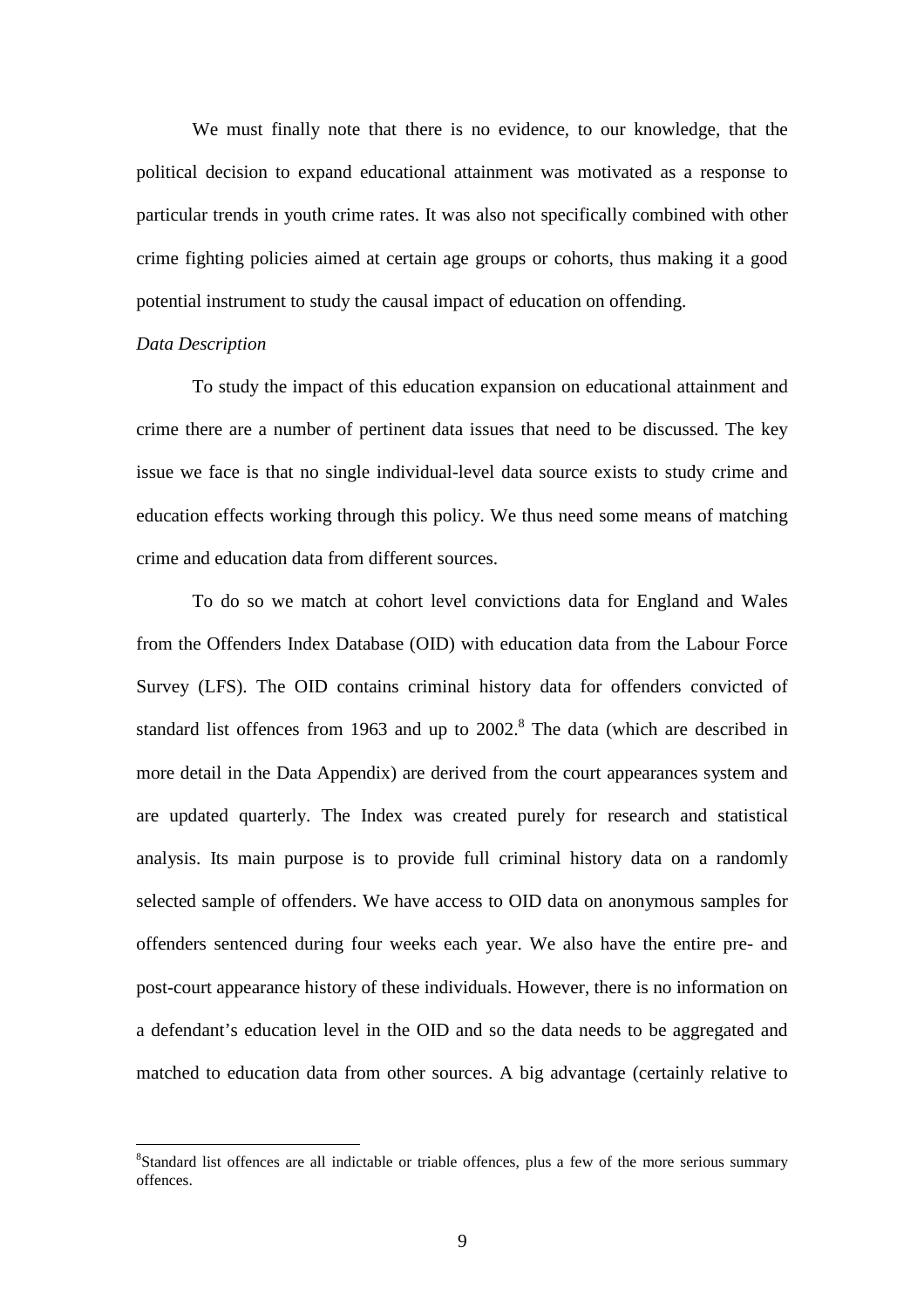recorded offences data) is that some demographic characteristics are available in the OID, notably age and gender.

We therefore calculated offending rates (per 10,000 population) using Office for National Statistics (ONS) population data by birth cohort and year, separately for men and women. In doing so, criminal offences were also broadly categorised as property crimes (burglary and theft and handling of stolen goods) and violent crimes (violence against the person and robbery). These offending rates can be matched to education data from other micro-data sources where education measures can be collapsed into birth cohort by year and gender cells.

We constructed education measures for the same birth cohorts by year and gender cells from the LFS. The Data Appendix describes more fully how we matched the OID and the LFS data for the main analysis in this paper. Our focus is on youth crime and so our sample consists of birth cohorts aged 16 to 21 born between 1962 and 1982 from OID and LFS data across the 1978 to 2002 time period.<sup>9</sup> This ensures the panel of cohorts is relatively well balanced, especially around the years of the policy intervention (see the Data Appendix for more details).

We focus upon two education measures:

 $\overline{a}$ 

i) the proportion of 16 to 21 year-olds in full time education;

ii) the proportion of 16 to 21 year-olds who stayed on after the compulsory school leaving age (of 16).

 We look at the relationship between youth crime and these education measures, using the education expansion as an exogenous shock that we can exploit in order to identify the causal impact of education on youth crime. For this to be a legitimate

 $9$  In the early years of the LFS, the survey was biannual (in 1975, 1977, 1979, 1981 and 1983), after which it became annual. Therefore, we imputed values for missing years by interpolation (see the Data Appendix).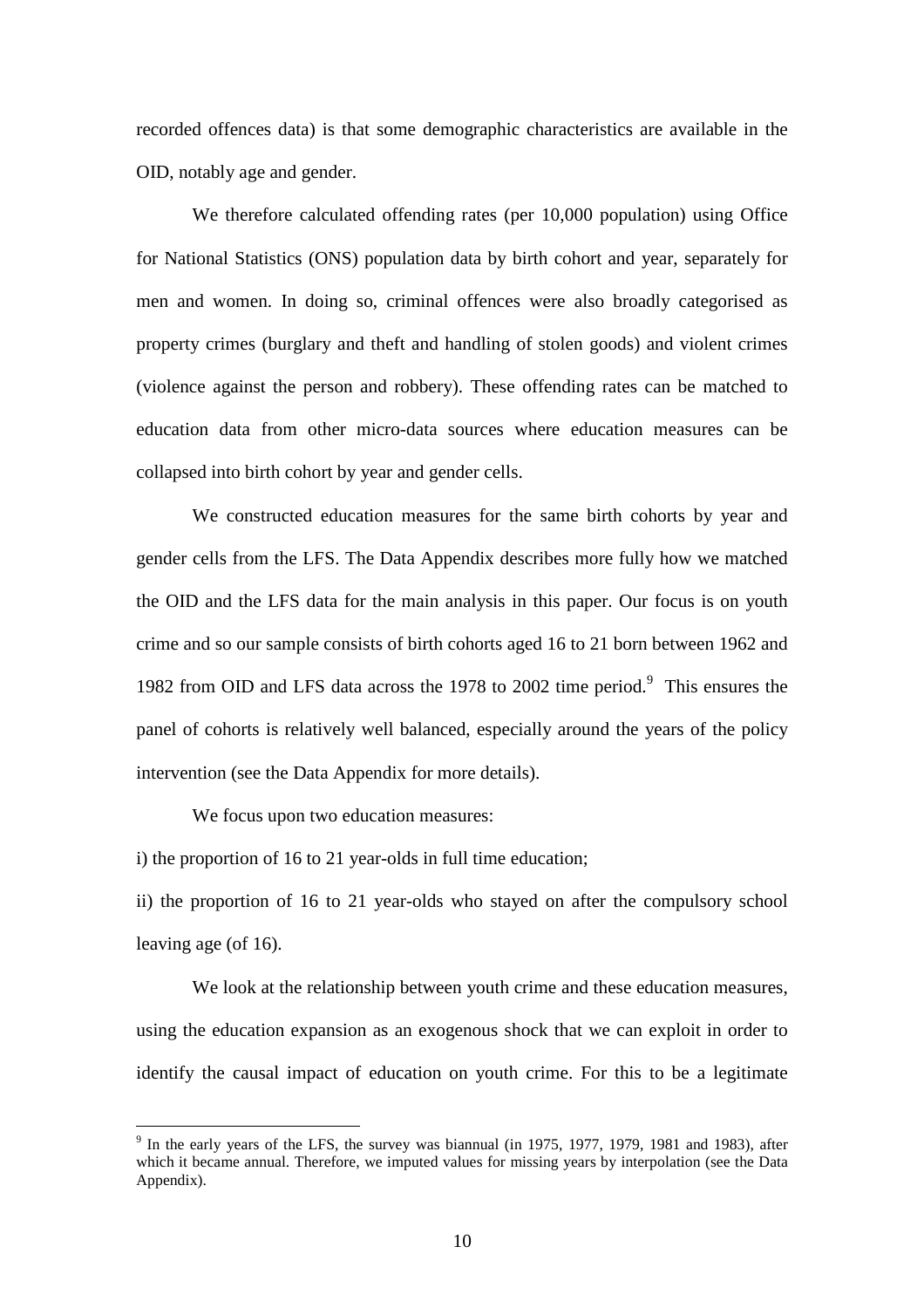exercise, we need to show that the expansion which, as we argued above, was driven by the reform of the school leaving exams (the move to the GCSE system) and a subsequent rise in higher education participation, raised the education measures that we look at.

 Figure 2 shows the cross-cohort evolution of the two education measures defined above. The upper Figure shows the proportion of the cohort still in full-time education and the lower Figure shows the proportion staying on after the compulsory school leaving age (of 16). In each of these, the dotted line is for women and the solid line for men. A very clear pattern is present for both measures. For the 1962 to 1971 birth cohorts the education measures slowly rise (more so for women than men). The next four birth cohorts (1972 to 1975) show very rapid increases. The 1972 birth cohort was the first to take the GCSE exams in  $1988$ .<sup>10</sup> Thereafter, for cohorts born in 1976 and later, the education measures plateau out at a higher level.

 Thus, it seems that the education expansion occurred very strongly for the 1972 to 1975 birth cohorts. Indeed, Blanden and Machin (2004) and Devereux and Fan (2011) show that this increase also extended to higher education participation once these cohorts became old enough (see also the earlier discussion of Figure 1).

Our interest is in whether the expansion impacted youth crime. This is considered in Figure 3, which shows OID conviction rates by gender (measured as convictions per 10,000 men or women) for the 1962 to 1982 birth cohorts. The solid line shows that male convictions rose for the 1962 to 1971 cohorts, but fell very

<sup>&</sup>lt;sup>10</sup> The increases in education illustrated in Figure 2 may have already begun to slightly accelerate for older male cohorts born in 1970 and 1971. Indeed, Devereux and Fan (2011) include these two birth cohorts in their IV strategy. However, closer inspection of Figure 2 does reveal that, as expected, most of the policy impact seems to be concentrated on those turning 16 in 1988 or after when the new examination system was officially implemented. We therefore consider cohorts born between 1972 and 1975 as the treated ones throughout our analysis. However, if we used the Devereux-Fan definition and included 1970 and 1971 cohorts into the IV strategy, this produced very similar IV estimates that were never statistically different than for our preferred specifications presented here. These are available from the authors upon request.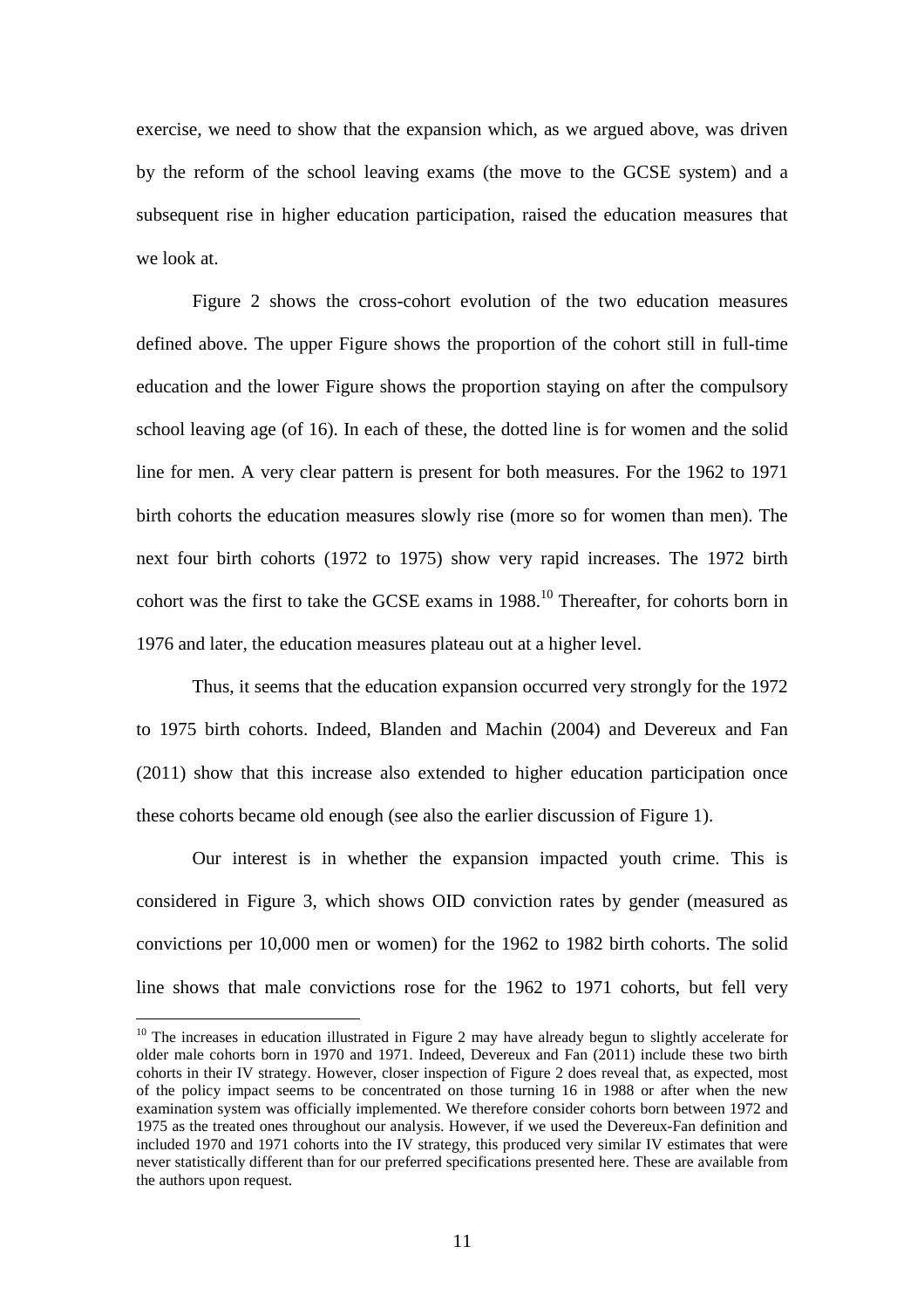sharply for the education expansion cohorts, and fell more slowly after that. The faster fall for the 1972 to 1975 cohorts is suggestive of a crime fall happening because of the expansion. For women, as shown by the dotted line, the conviction rates are noisier (owing to there being far fewer female convictions), but a relatively similar pattern emerges.

 For men, we have big enough sample sizes to also break down convictions in those for property and violent crimes. This is done in Figure 4. The sharp reduction in conviction rates is seen for both crime types. Their evolutions are slightly different in that violent convictions seem to rise again after the education expansion period but, based on the descriptive analysis, the notion that education increased rapidly and that convictions fell at the same time seems to be the case. In the next Section of the paper, we model this more formally, and use the variation in education induced by the expansion to present estimates of the causal impact of education on youth crime.

# 4. Statistical Estimates of the Crime-Education Relationship

# *Reduced and Structural Forms*

We begin our statistical analysis by considering education and crime reduced form models. Formally, these can be represented as follows for each age, subscript a (16 to 21), and year, subscript t (1982 to 2002), cells:

$$
ED_{at} = \alpha_0 + \alpha_1 EE_{at} + \sum_{j=1}^{J} (\varphi_{lj} COH_{at}^j + \varphi_{2j} AGE_{at}^j) + \varphi_3 Z_{at} + \upsilon_{at}
$$
  

$$
C_{at} = \beta_0 + \beta_1 EE_{at} + \sum_{j=1}^{J} (\lambda_{lj} COH_{at}^j + \lambda_{2j} AGE_{at}^j) + \lambda_3 Z_{at} + \omega_{at}
$$
 (1)

where ED is education, C is crime, EE denotes the education expansion cohorts, where each reduced form equation contains a J<sup>th</sup> order polynomial in birth cohort (COH) and age (AGE) - in most models below we include a quadratic  $(J=2)$  effect in cohort and a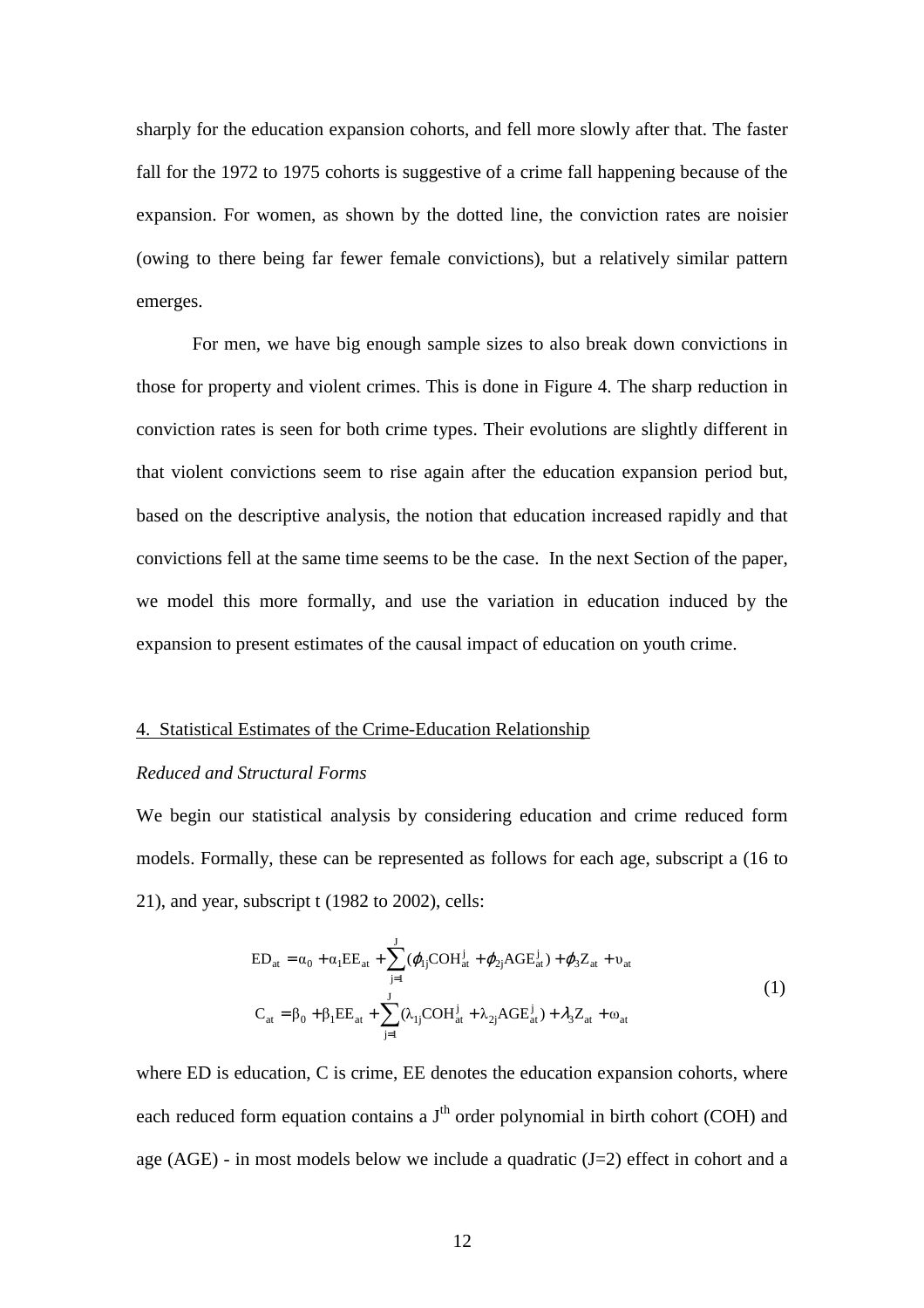cubic  $(J=3)$  effect in age. Z is a set of time varying demographic controls constructed from the LFS (which are the age-year proportions of: non-white, living in London, and from Wales), and υ and ω are equation error terms.

The reduced form parameters in (1) are related to the parameters of the following crime structural form that models the causal crime-education relationship:

$$
C_{at} = \theta_0 + \theta_1 ED_{at} + \sum_{j=1}^{J} (\gamma_{1j} COH_{at}^{j} + \gamma_{2j} AGE_{at}^{j}) + \gamma_3 Z_{at} + \varepsilon_{at}
$$
 (2)

where the instrumental variable/two stage least squares (IV/2SLS) estimate of the coefficient on the education variable in (2) is the ratio of the reduced form coefficients in (1),  $\theta_1 = \beta_1 / \alpha_1$ .

# *Reduced Form Estimates*

 Table 1 shows the reduced form estimates (equation (1)) for the two education variables and for the total conviction rate for male and female cohorts. The education expansion cohorts (EE in (1)) are modelled through the inclusion of four cohort dummies, for birth cohorts 1972 through 1975. Each specification also includes a post-EE cohort dummy to pick up the plateauing out, shown in the earlier education Figures. The cohort effects are therefore estimated relative to cohorts born in 1971 or before (the pre-GCSE examination period).

 There are several interesting features of the results. Consider those for men first. The estimated coefficients on the cohort dummies in the education equations show significant step changes upwards, going from 0.031 to 0.137 from the 1972 to 1975 cohort, for the proportion of students in the cohort, and then plateauing out at 0.145. The same kind of pattern, going from 0.028 to 0.163 and plateauing out at 0.184 is seen for the staying on at age 16 variable. Moreover, as the *F*-tests in the Table shows, these cohort dummies of the education impact of the reform are strongly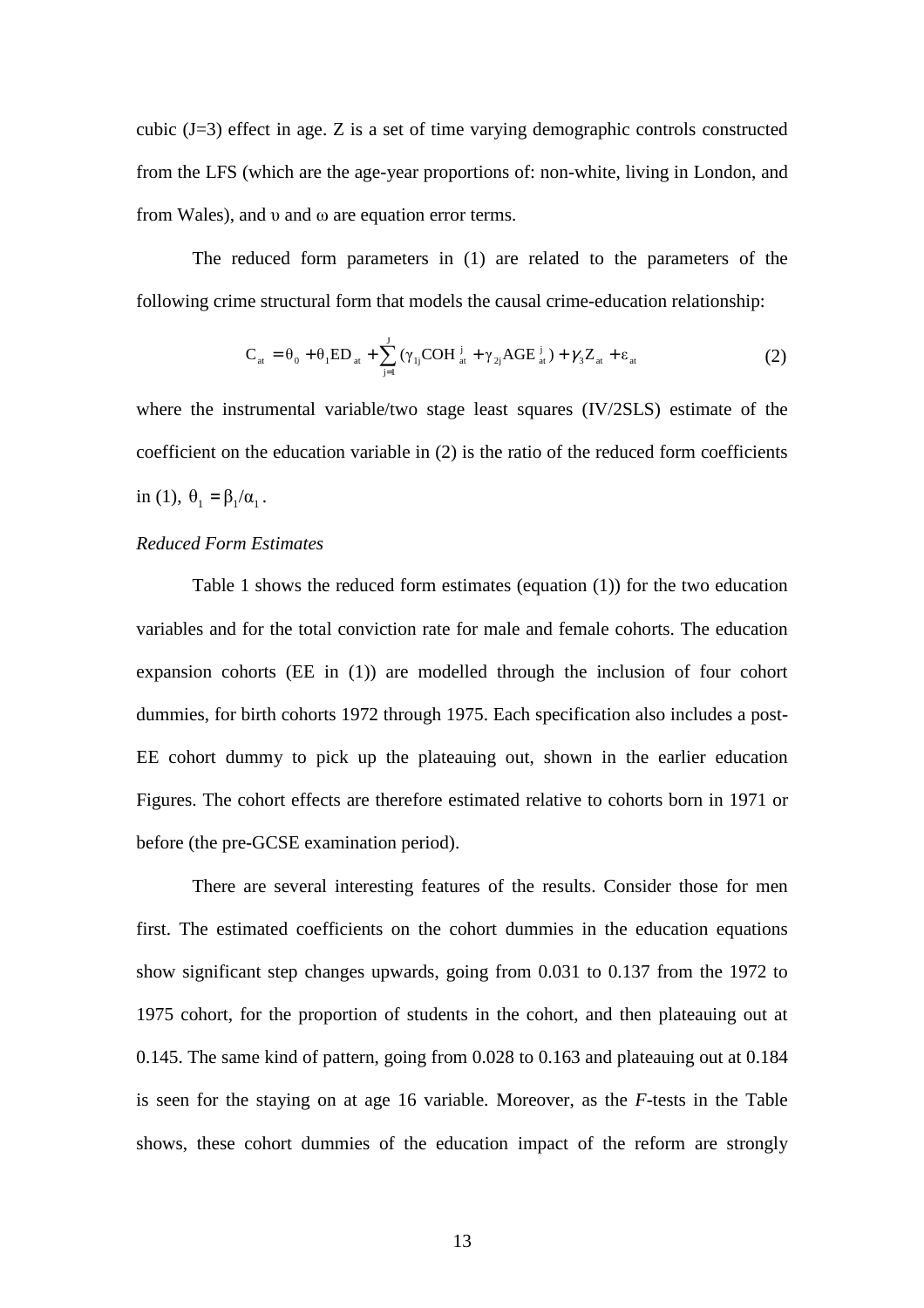significant with large *F*-statistics (and associated *p*-values of 0.00). This supports use of the cohort dummy variables as instruments in the causal estimations that we will discuss in due course.

 The conviction rate reduced form also shows a step change pattern, but this time the estimated coefficients on the cohort dummies are negative, going from –0.050 to –0.239, and again showing the plateauing out feature with an estimated coefficient of –0.248 on the post-EE cohort dummy variable. Similarly, the *F*-statistic testing for the exclusion of the 1972 through 1975 cohort dummies being equal to zero is strongly significant, with an *F*-statistic of 10.59 (and associated *p*-value of 0.00). We can therefore conclude that for men, education significantly rose amongst the EE cohorts, whilst at the same time their conviction rate fell.

 For women, the pattern is qualitatively similar. There is evidence of strong educational improvements, again with significant *F*-statistic testing the joint significance of the EE cohort dummies. However, the crime reduced form is somewhat weaker than the male one and the hypothesis of joint insignificance of the estimated treated cohort effects can be rejected only at the 5 percent level. As discussed earlier, this probably reflects the more infrequent occurrences of female convictions and thus the noisier data.

# *Structural Form Estimates*

 Table 2 shows ordinary least squares (OLS) estimates of the crime-education association and the causal 2SLS structural form estimates (of equation (2)) for male and female cohorts. The OLS estimates reveal a negative association between the conviction rate and both education measures, for both men and women, though the estimated coefficients are not significant for women. The causal 2SLS estimates (using the EE cohort dummies as instruments for the education variables) are greater in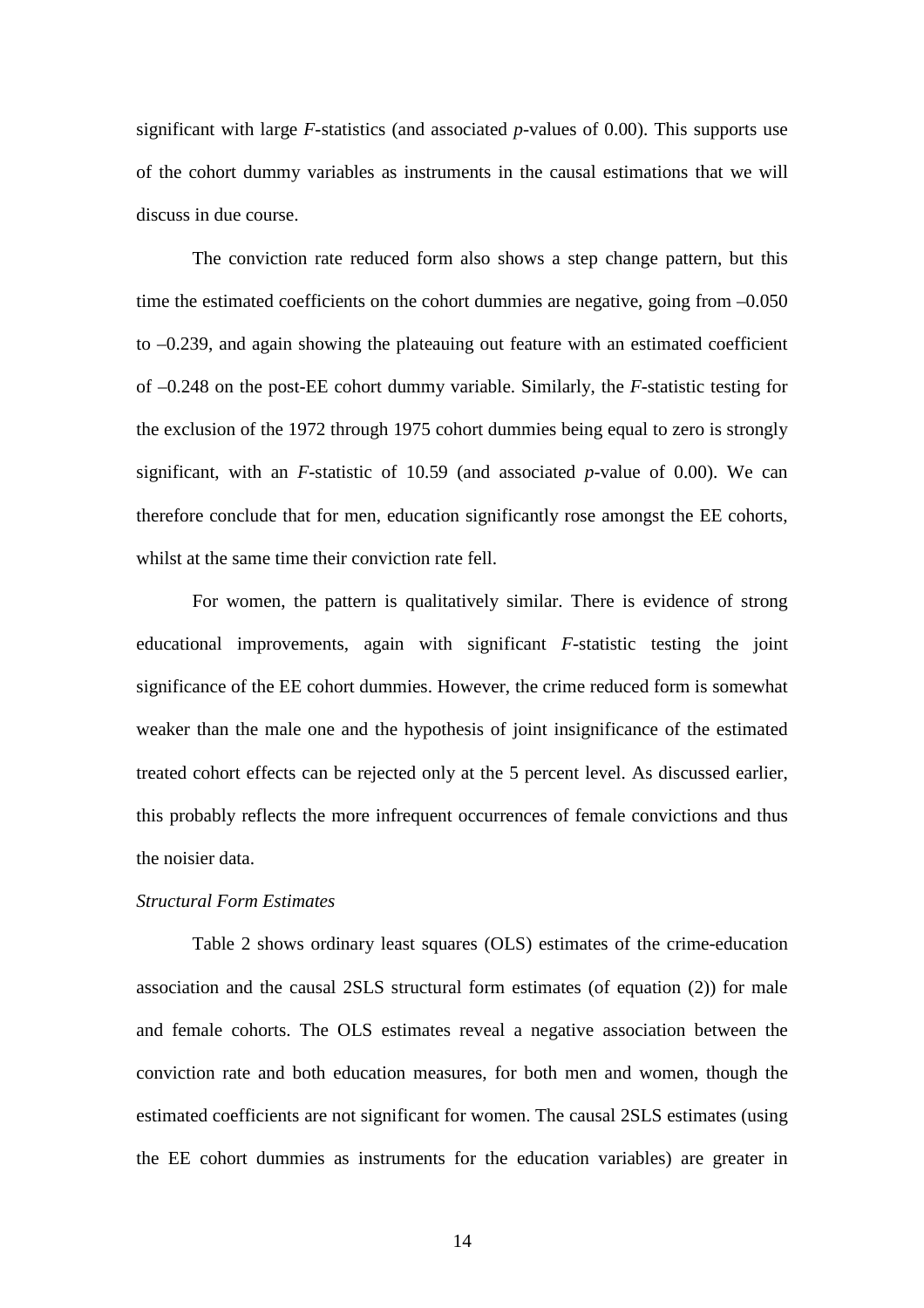(absolute) magnitude in all cases, and statistically significant (albeit only at the 5 percent level for women). The 2SLS results show that a 1 percent increase in the proportion of male students reduces male youth crime by around 1.9 percent and a 1 percent increase in the proportion of men staying on at school after the compulsory school leaving age reduces male youth crime by around 1.7 percent. Whilst going in the same direction, results for women are smaller with youth crime reductions of somewhere between 1.1 and 1.3 percent resulting from a 1 percent increases in the proportion of female students and the proportion of females staying on respectively.

Thus, our first conclusion is that we are able to identify a quantitatively important and strongly significant causal youth crime reducing effect of education, especially for young men, working through the education expansion induced by the reform of the examination system.

### *Property and Violent Crimes*

 $\overline{a}$ 

 In the existing literature, when crimes are broken down into property and violent crimes, there is some disagreement about whether one can identify a causal effect for both (for example, Lochner and Moretti's, 2004, US work reports evidence for both, whereas the England and Wales analysis of MMV, 2011, only reports a significant effect for property crimes). In Table 3 we therefore consider property crime convictions and violent crime convictions separately. These are considered for young men only, because of the low frequency of female violent crime convictions.

Consider first the crime reduced forms in the left panel of Table  $3<sup>11</sup>$  For both property and violent crime convictions we see the same kind of pattern as before, with there being a step change, followed by a plateauing out. The *F*-statistic of joint significance is stronger for property than violent crimes.

 $11$  The reduced forms for education remain the same as the ones already reported for males in Table 2.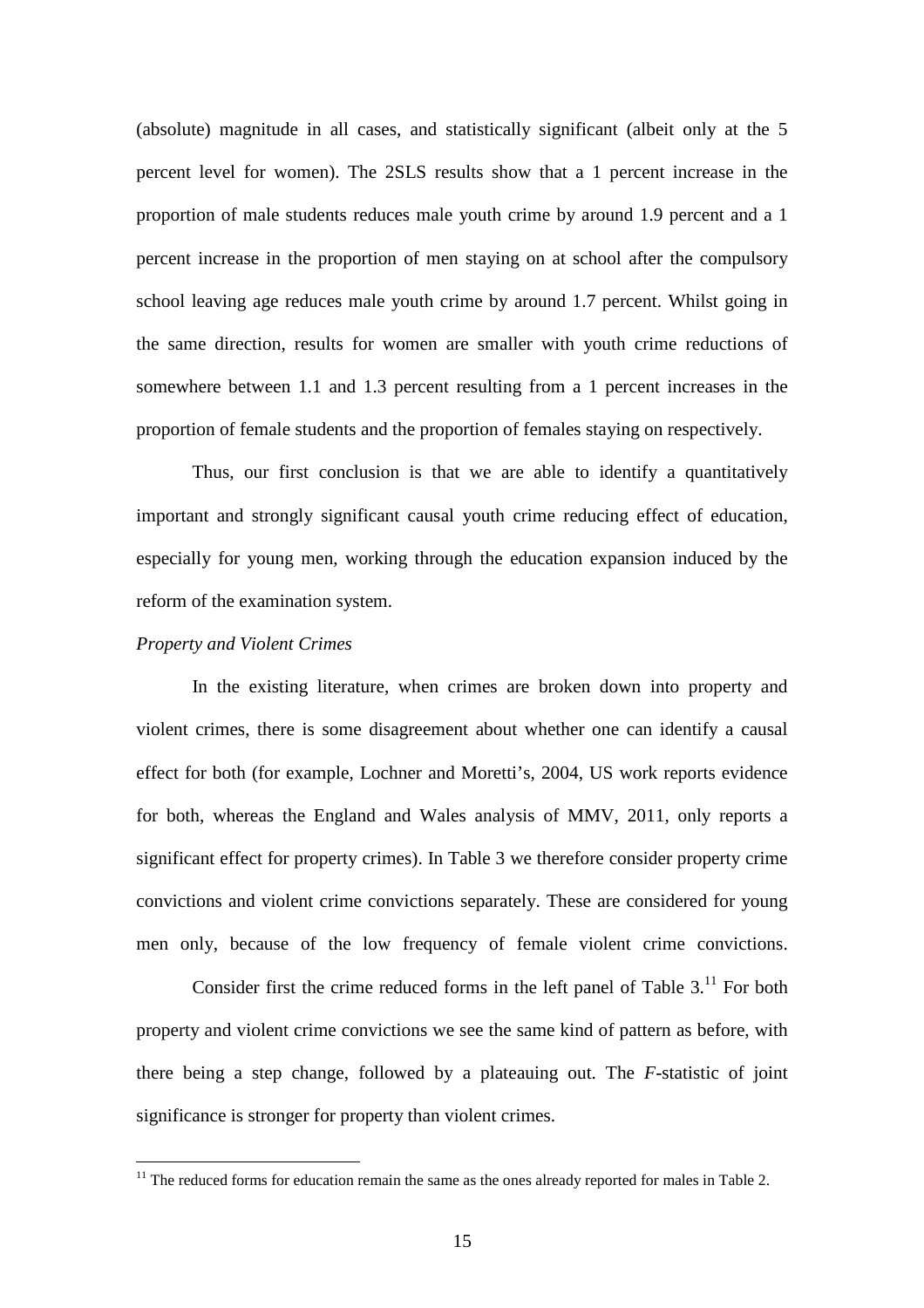Given these estimates, it is not surprising that we identify a significant causal effect of education on property and violent crime convictions amongst young men. The 2SLS estimates in the right panel of Table 3 are again large in absolute magnitude, that is, about 4 to 5 times larger than the corresponding OLS estimates. Thus our second main conclusion is that, for young men, our estimates uncover a causal crime reducing effect of education for both property and violent crime convictions.

### 5. Effects on Other Economic Outcomes

 $\overline{a}$ 

In Section 2 of the paper, we argued that looking at the impact of education on other productivity related outcomes gives potential to rule out the notion that the only mechanism at work in explaining the causal impact of education on crime is an incapacitation effect. The stronger impacts on male property and violent crimes than found by MMV (2011) do suggest that increased time spent at school had a direct impact on criminal behaviour. However, in order to argue that it was or not the only channel at play, we need to investigate if education expansion had an impact on other outcomes (principally working through what we labelled the *income effect* earlier in the paper). To do so, we consider the causal impact of education on productivity related outcomes later in life (when aged 25 to 30) for our treated individuals, once the vast majority have completed their education. The productivity related outcomes we consider are qualification attainment and wages. $^{12}$ 

 In this Section, we are not forced to carry out a cohort level analysis since we observe both the education variables and the productivity related outcomes at individual level in the Labour Force Survey. Thus we can carry out individual analysis

 $12$  In an earlier version of this paper, we also considered unemployment as an outcome. The reduced form for unemployment was not very strong and whilst the estimated effects went in the direction of unemployment reductions from education expansion, the IV results were very imprecise. These results are available from the authors on request.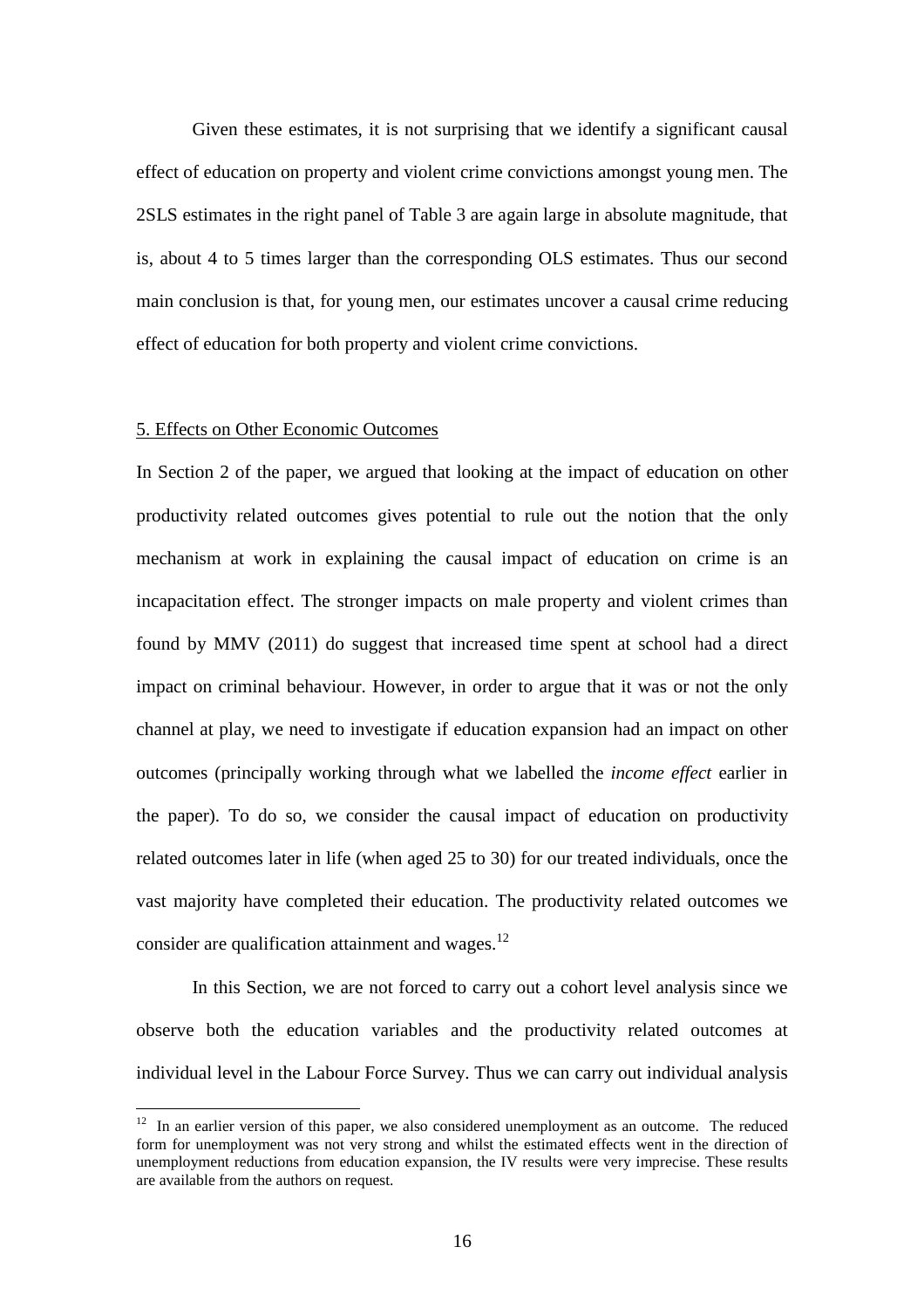of the relationship between these outcomes and the education variables affected by the education expansion reform.<sup>13</sup> We consider two education variables we can measure at the individual level: a) whether the individual stayed on at school after the compulsory school leaving age of 16; and b) age left full-time education.

 The upper panel of Table 4 shows reduced form estimates for the two education variables and for qualification attainment and for wages (both weekly and hourly). As with the earlier, cohort-based analysis, the education variables are strongly related to the 1972 to 1975 cohort dummies, with the same step-up pattern across cohorts, and then a plateauing out, being observed. Again the *F-*tests of joint significance of the cohort dummies are sizable.

 There are also strong, similarly structured, reduced forms for qualification attainment (here measured as whether an individual only achieves a low qualification see the Data Appendix for precise details) and wages (both weekly and hourly). The probability of achieving a low qualification falls across the cohorts and then plateaus out, whilst wages significantly improve.

The lower panel of Table 4 shows OLS and 2SLS estimates of the relationship between the productivity related outcomes of interest and the education variables where (in the case of 2SLS) the education expansion cohort dummies are used as instruments. We identify a causal impact of increased education due to the expansion that significantly reduces the probability of leaving school with low qualifications and boosts both weekly and hourly earnings.

It is interesting that the 2SLS estimates for qualification attainment and wages, as with the earlier crime results, are 2 to 3 times larger in (absolute) magnitude than the

<sup>&</sup>lt;sup>13</sup> In terms of the actual empirical specification, this means that we are no longer restricted to age-year cells (subscript at in the models above) and can look at the individual outcomes in a particular year (with the generic subscript it). Moreover we can now use dummies for the demographic controls (i.e., being non-white, living in London, or from Wales) rather than age-year proportions used before.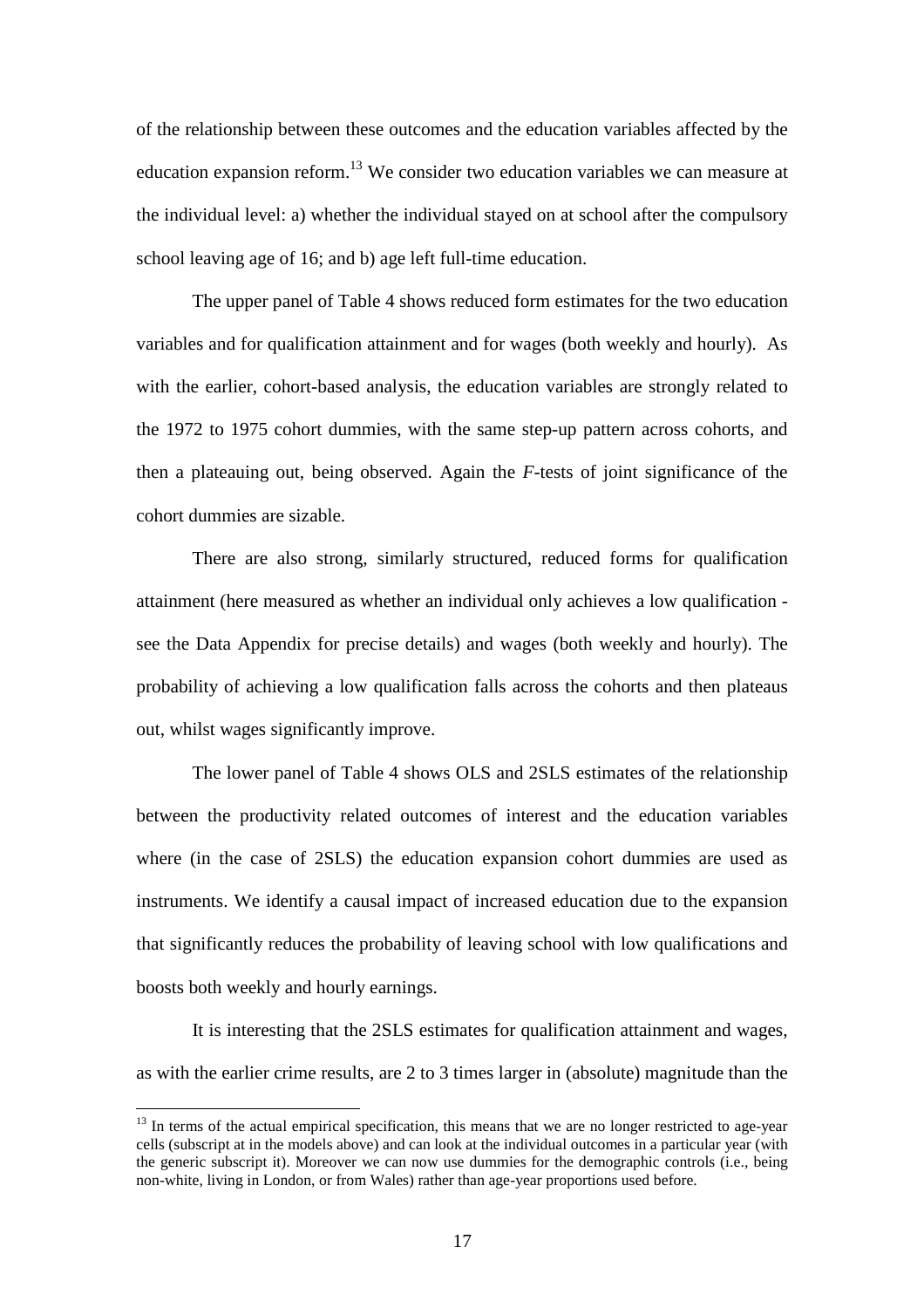least squares results. We read these as showing a productivity enhancing effect of the extra time spent in education because of the education expansion. Thus, we conclude that this productivity increasing aspect of the education expansion means that we can rule out the notion that the only mechanism underpinning the significant crime reducing impact of education is incapacitation.

# 6. Conclusions

In this paper, we revisit the small, but growing, economic literature on the causal crime reducing effect of education. We adopt a different route to identification compared to the papers using raisings of the compulsory school leaving age. Instead, we study an expansion of the post-compulsory education system that occurred in the UK for cohorts of young people born between 1972 and 1975 who faced a change in the school leaving examination system in 1988 when they reached the compulsory school leaving age. This reform significantly expanded the number of individuals who participated in post-compulsory education as full-time students who stayed on after the compulsory school leaving age.

We use this variation in post-compulsory education participation to identify the causal impact of education of crime. For young men, we report a strong crime reducing effect of education, which is bigger in (absolute) magnitude than that implied by least squares regressions. A 1 percent increase in the proportion of male students reduces male crime by around 1.9 percent and a 1 percent increase in the proportion of men staying on at school after the compulsory school leaving age reduces male crime by around 1.7 percent. We also find crime reducing effects for young women, though these are smaller with crime reductions of somewhere between 1.1 and 1.3 percent. For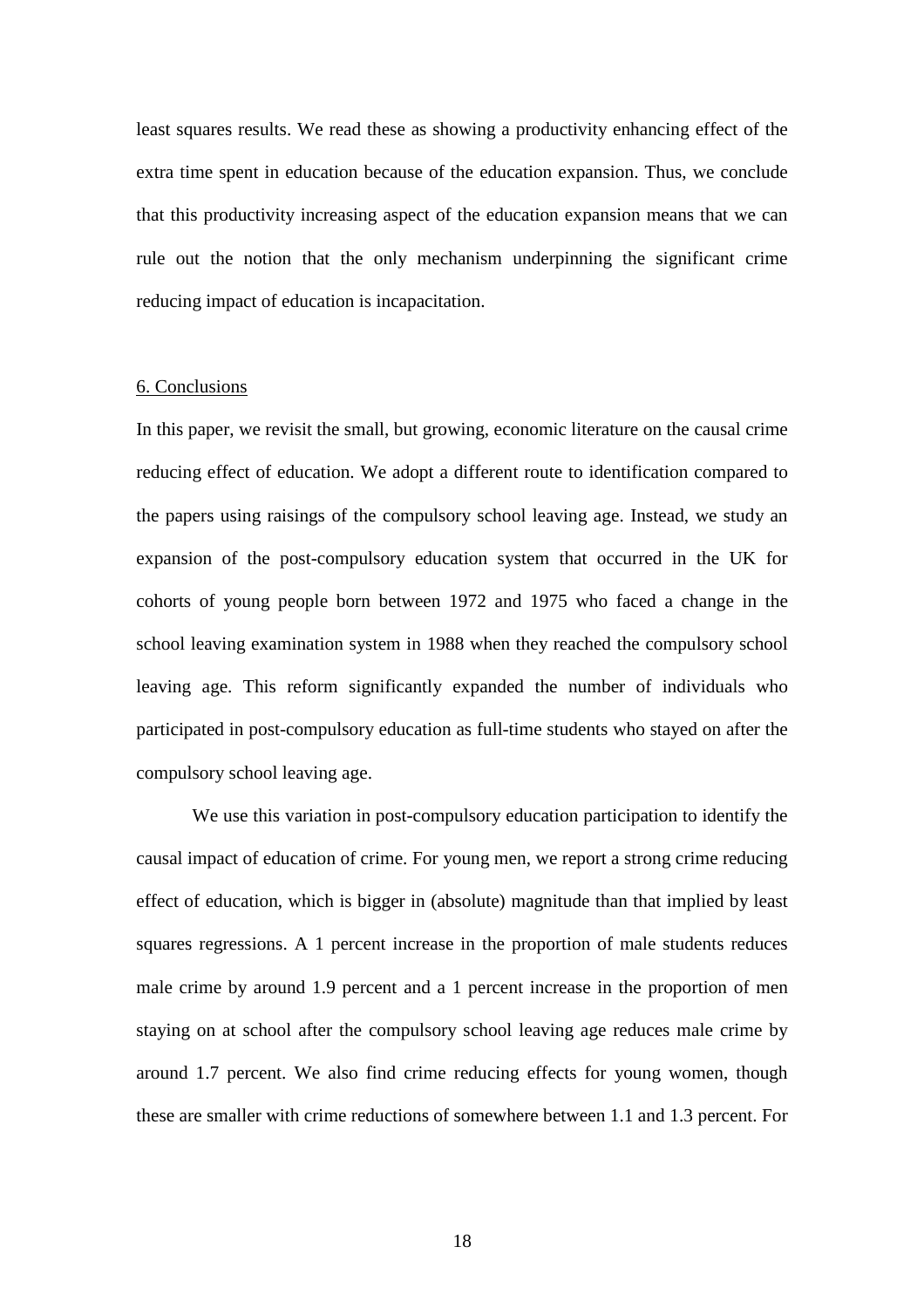young men, we also find that education causally reduces both property and violent crimes.

Finally, we also find that the education boost from expansion significantly affected other productivity related economic variables (qualification attainment and wages), which we interpret as saying that keeping people in the education system (incapacitation) is not the sole driver of the results. Rather, over and above the incapacitation effects that exist, there is also a productivity enhancing aspect of the increased time spent in post-compulsory education that has a direct crime reducing impact.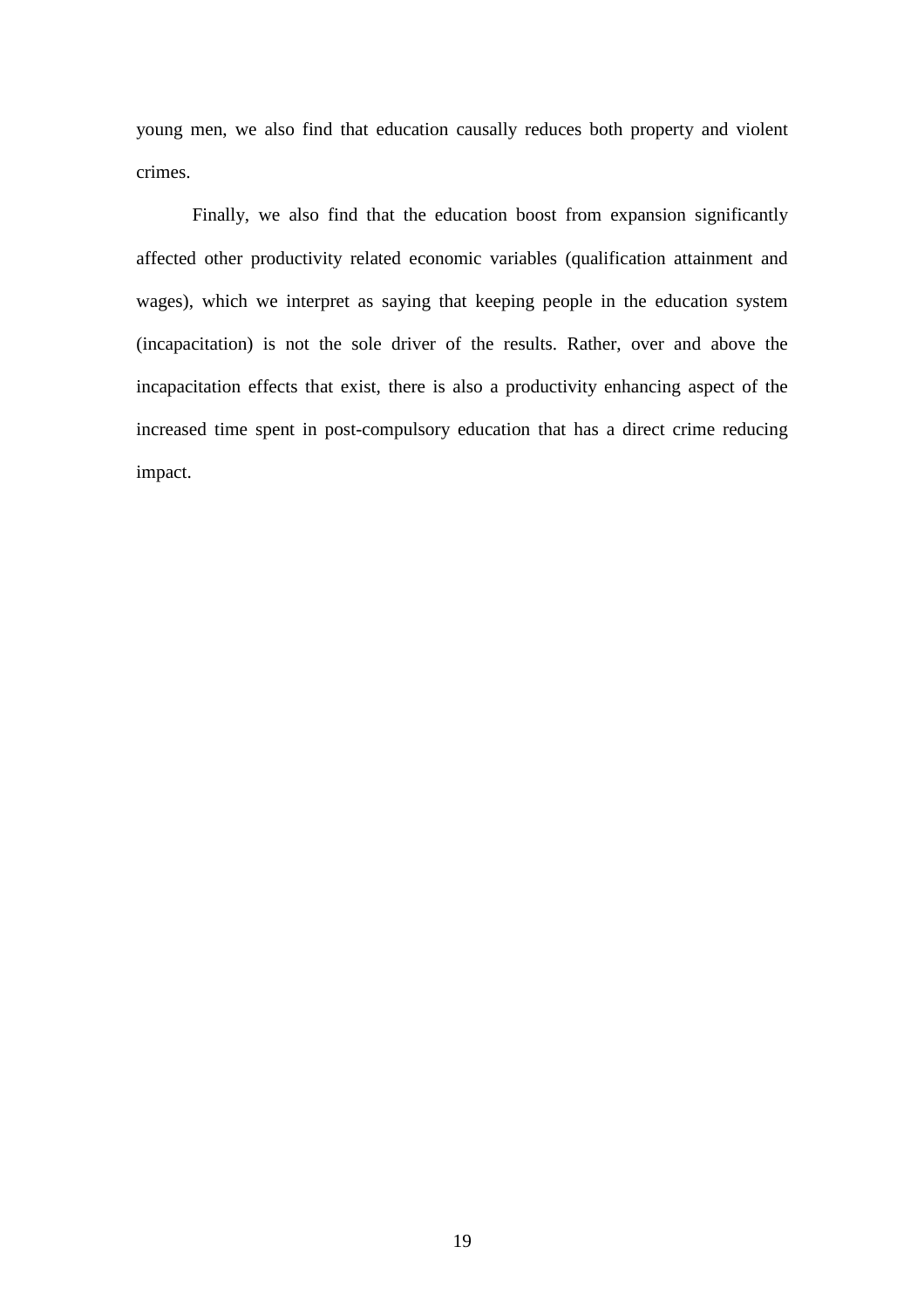#### References

- Anderson, D. M. (2009), "In School and Out of Trouble? The Minimum Dropout Age and Juvenile Crime," University of Washington, mimeo.
- Blanden, J. and S. Machin (2004), "Educational Inequality and the Expansion of UK Higher Education," *Scottish Journal of Political Economy* 51, 230-49.
- Devereux, P. and W. Fan (2011), "Earnings Returns to the British Education Expansion," *Economics of Education Review* 30, 1153–1166.
- Devereux, P. and R. Hart (2010), "Forced to be Rich? Returns to Compulsory Schooling in Britain," *Economic Journal* 120, 1345-64.
- Gould, E., D. Mustard and B. Weinberg (2002), "Crime Rates and Local Labor Market Opportunities in the United States: 1979-1997," *Review of Economics and Statistics* 84, 45-61.
- Grogger, J. (1998), "Market Wages and Youth Crime," *Journal of Labor Economics* 16, 756-791.
- Hjalmarsson, R. (2008), "Criminal Justice Involvement and High School Completion," *Journal of Urban Economics* 63, 613-630.
- Jacob, B. and L. Lefgren (2003), "Are Idle Hands the Devil's Workshop? Incapacitation, Concentration and Juvenile Crime," *American Economic Review* 93, 1560-1577.
- Levitt, S. and L. Lochner (2001), "The Determinants of Juvenile Crime," in Gruber, J. (ed.), *Risky Behavior among Youths: An Economic Analysis*, Chicago: University of Chicago Press.
- Lochner, L. (2004), "Education, Work and Crime: A Human Capital Approach," *International Economic Review* 45, 811-843.
- Lochner, L. (2011), "Non-Production Benefits of Education: Crime, Health and Good Citizenship," in Hanushek, E., S. Machin and L. Woessmann (eds.), *Handbook of the Economics of Education*, Volume 4, North Holland: Amsterdam.
- Lochner, L. and E. Moretti (2004), "The Effect of Education on Crime: Evidence from Prison Inmates, Arrests and Self-Reports," *American Economic Review* 94, 155-189.
- Luallen, J. (2006), "School's Out……Forever: A Study of Juvenile Crime, At-Risk Youths and Teacher Strikes," *Journal of Urban Economics* 59, 75-103.
- Machin, S., O. Marie and S. Vujić (2011), "The Crime Reducing Effect of Education," *Economic Journal* 121, 463-84.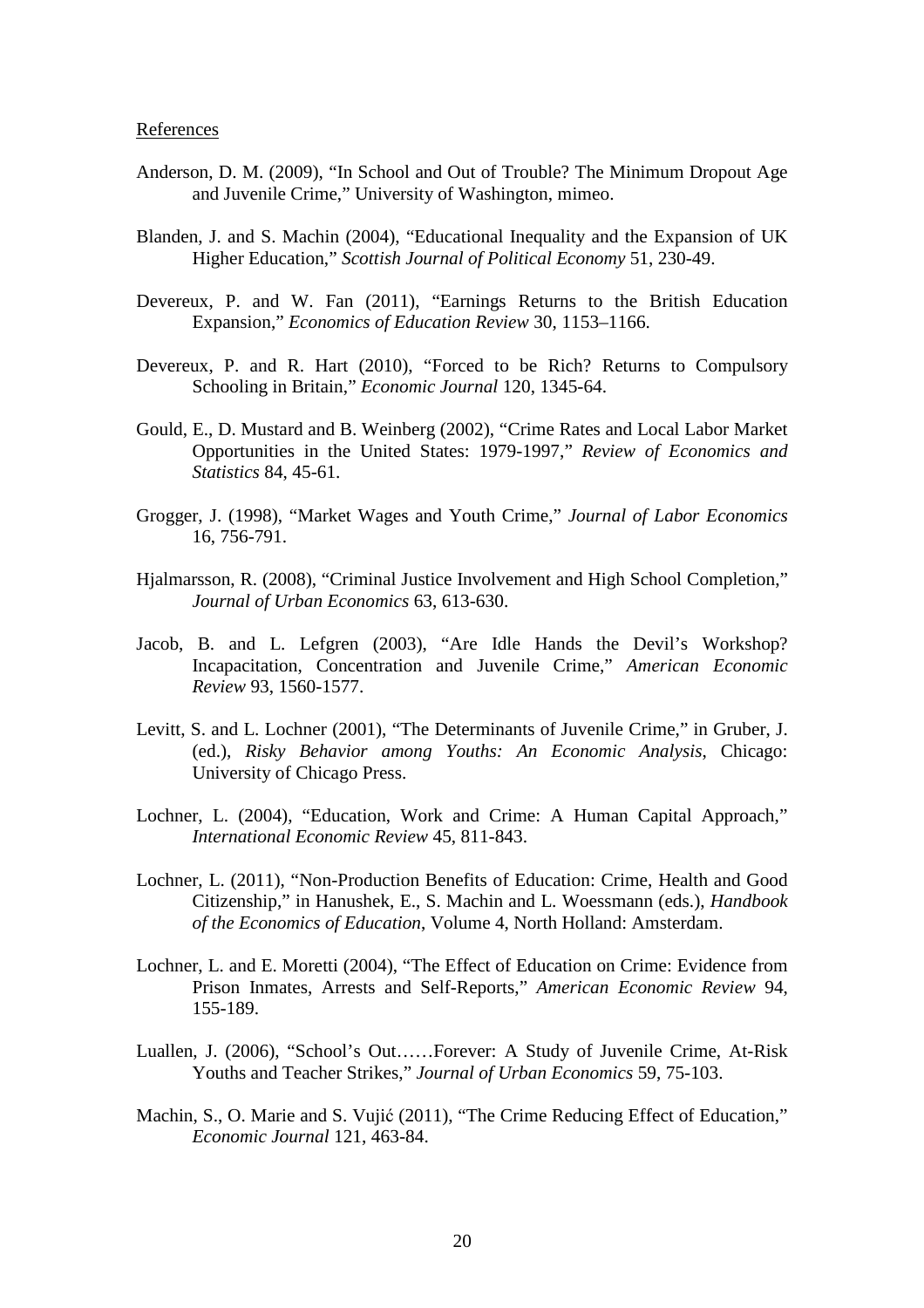- Machin, S. and C. Meghir (2004), "Crime and Economic Incentives," *Journal of Human Resources* 39, 958-979.
- Machin, S. and A. Vignoles (2005) (eds.), "*What's the Good of Education? The Economics of Education in the United Kingdom*," Princeton University Press: Princeton.
- Mocan, N. and B. Unel (2011), "Skill-biased Technological Change, Earnings of Unskilled Workers, and Crime," National Bureau of Economic Research Working Paper 17605.
- Oreopoulos, P. (2007), "Do Dropouts Drop out too Soon? Wealth, Health and Happiness from Compulsory Schooling," *Journal of Public Economics* 91, 2213-2229.
- Sabates, R. (2010), "Educational Expansion, Economic Growth and Antisocial Behaviour: Evidence from England," *Educational Studies*, 36, 165-173.
- Sabates, R. and L. Feinstein (2008), "Effects of Government Initiatives on Youth Crime," *Oxford Economic Papers* 60, 462-83.
- Tauchen, H., A. Witte, and H. Griesinger (1994), "Criminal Deterrence: Revisiting the Issue with a Birth Cohort," *Review of Economics and Statistics* 76, 399-412.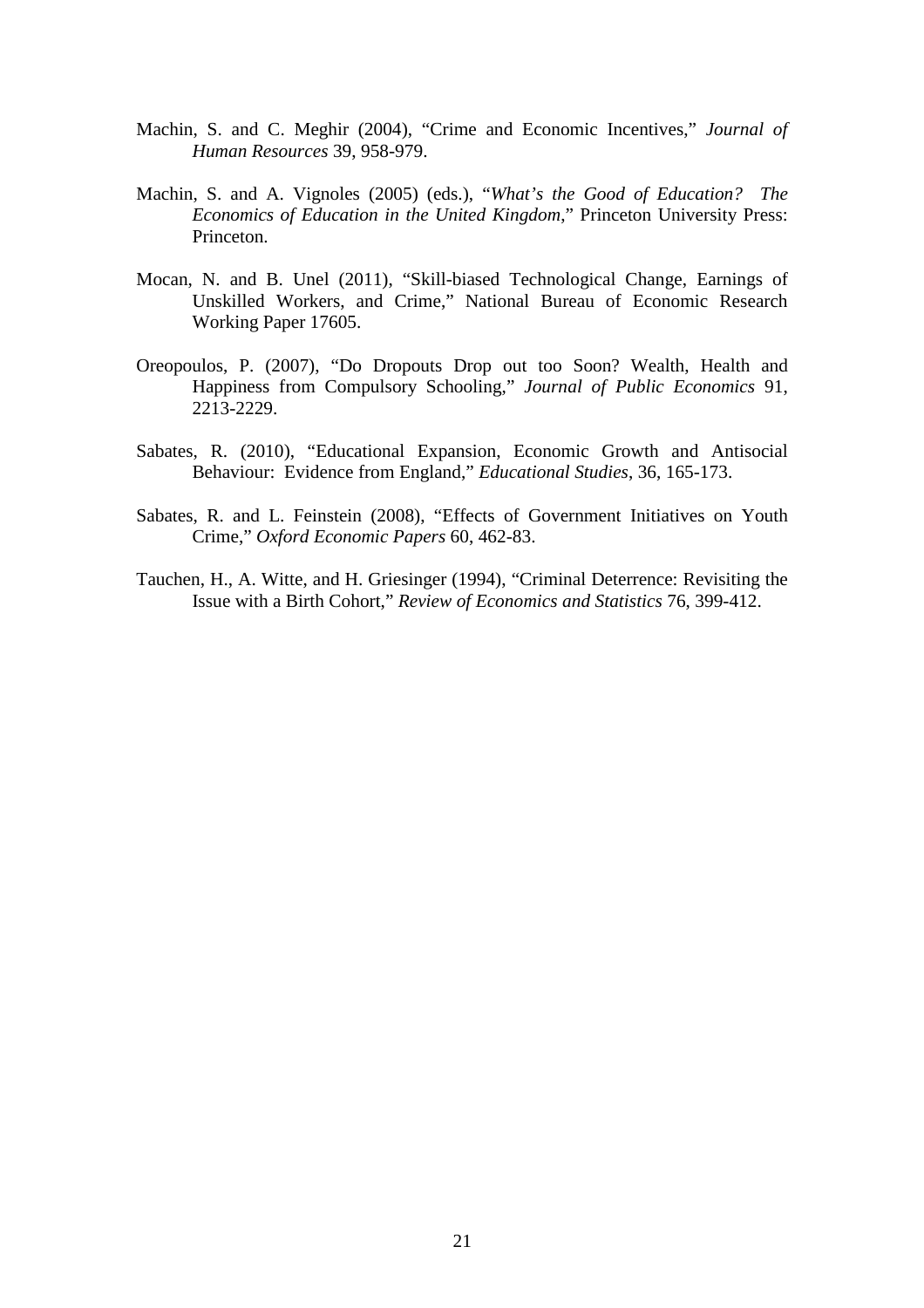**Figure 1: Changes in Post Compulsory Education Participation from 1960 to 2002**



Notes: Staying On measures the percentage of a cohort of individuals in England and Wales who are aged 16 in a certain year and who are enrolled in full time education (data from the Department for Education and Skills (DfES) are kindly provided by Damon Clark). The API is the Age Participation Index and is the percentage of individuals in England and Wales aged under 21 who enter higher education each year (data from DfES – note that there was a change in how this index was calculated from 2002 onwards and the series stops here in 2001 for consistency). The vertical line marks the 1988 introduction of the GCSE examination system.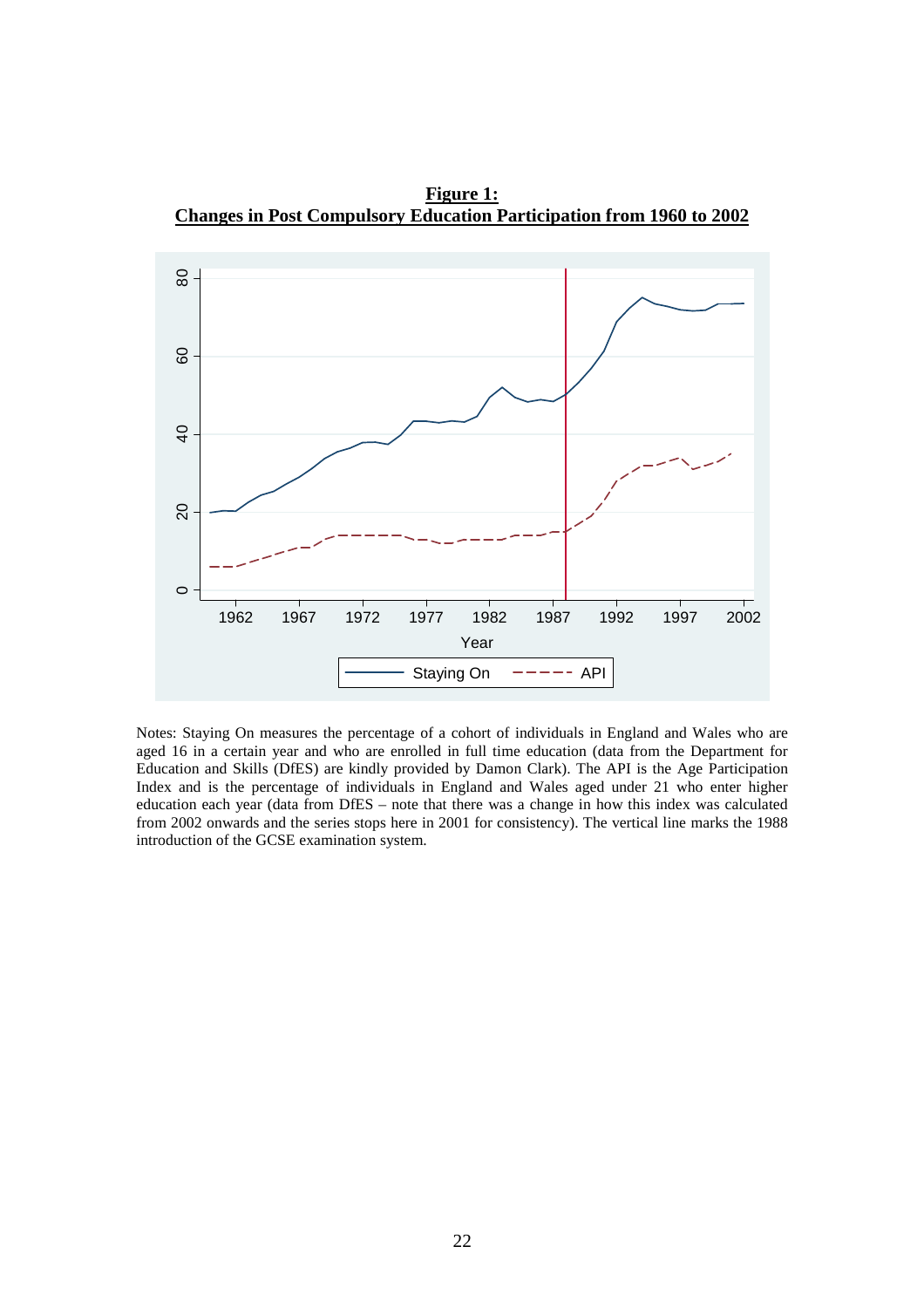



**Proportion of 16 to 21 Year Olds Still in Full Time Education** 

**Proportion of 16 to 21 Year Olds Staying on After 16 by Cohort** 



Source: The Labour Force Survey. Authors' calculations. The two vertical lines (i.e., 1972 to 1975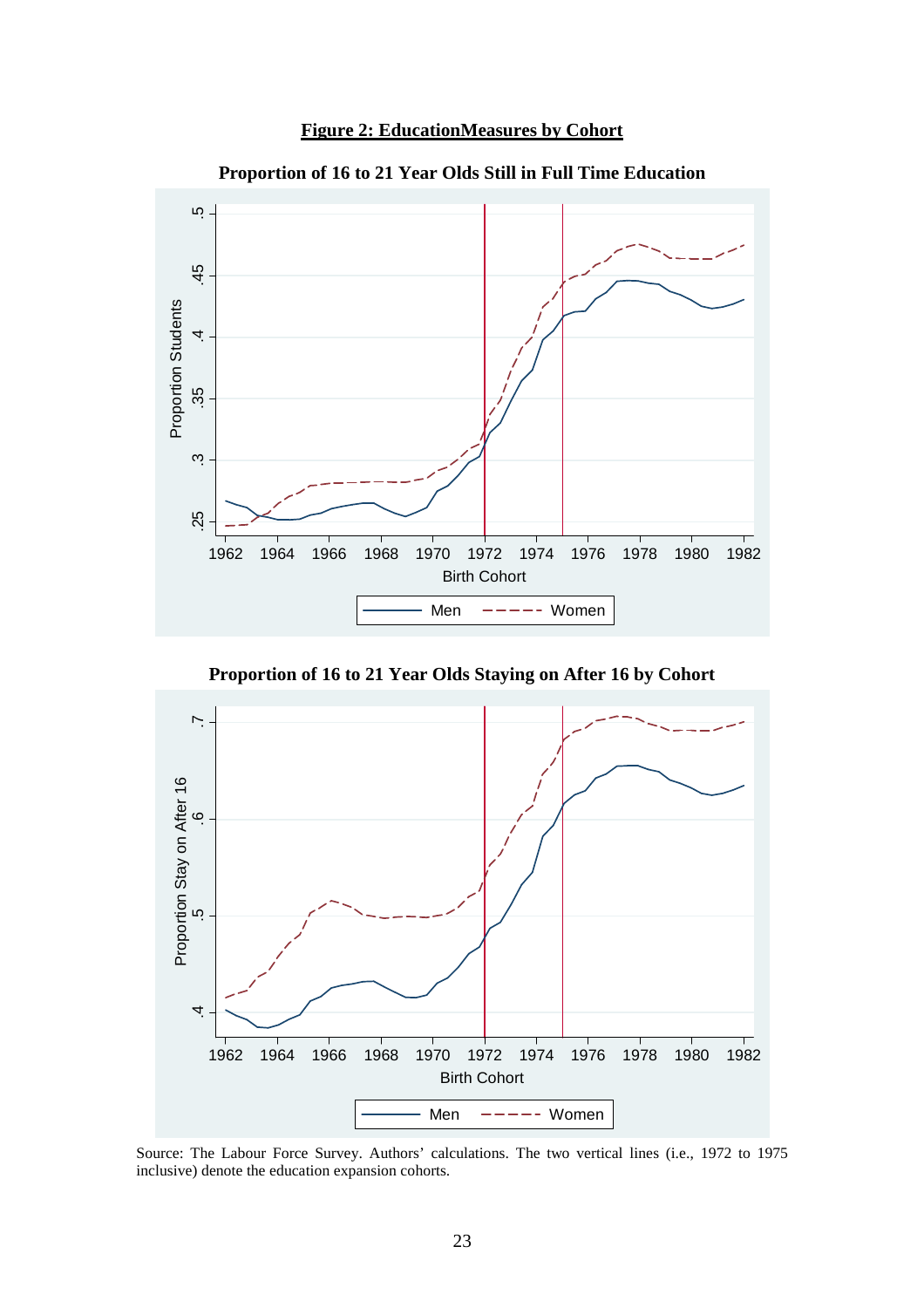

**Figure 3: Conviction Rates for Individuals Aged 16 to 21 by Cohort and Gender**

Source: The Offenders Index Database. Authors' calculations. The two vertical lines (i.e., 1972 to 1975 inclusive) denote the education expansion cohorts.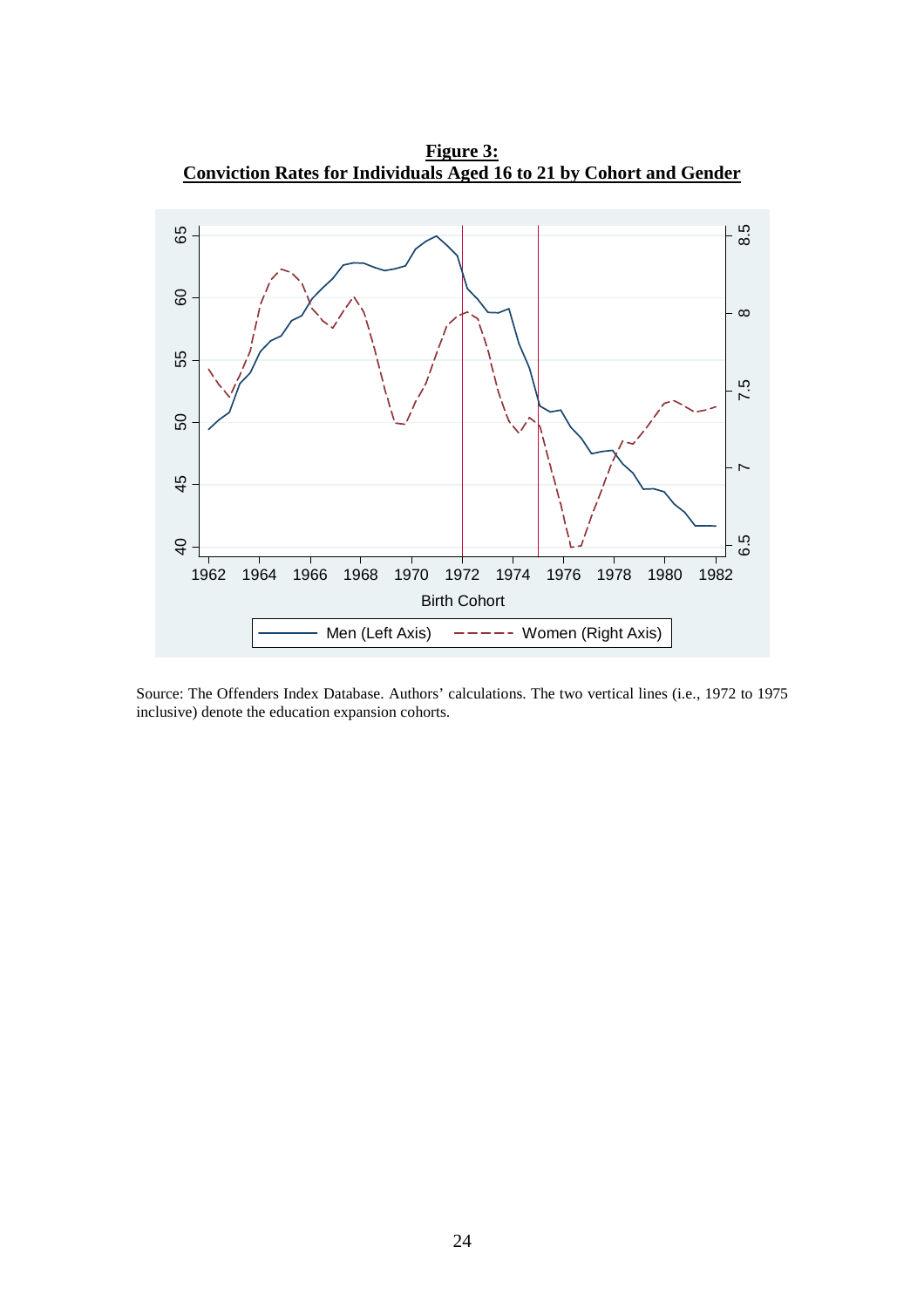**Figure 4: Property and Violent Conviction Rates for Men Aged 16 to 21 by Cohort** 



Source: The Offenders Index Database. Authors' calculations. The two vertical lines (i.e., 1972 to 1975 inclusive) denote the education expansion cohorts.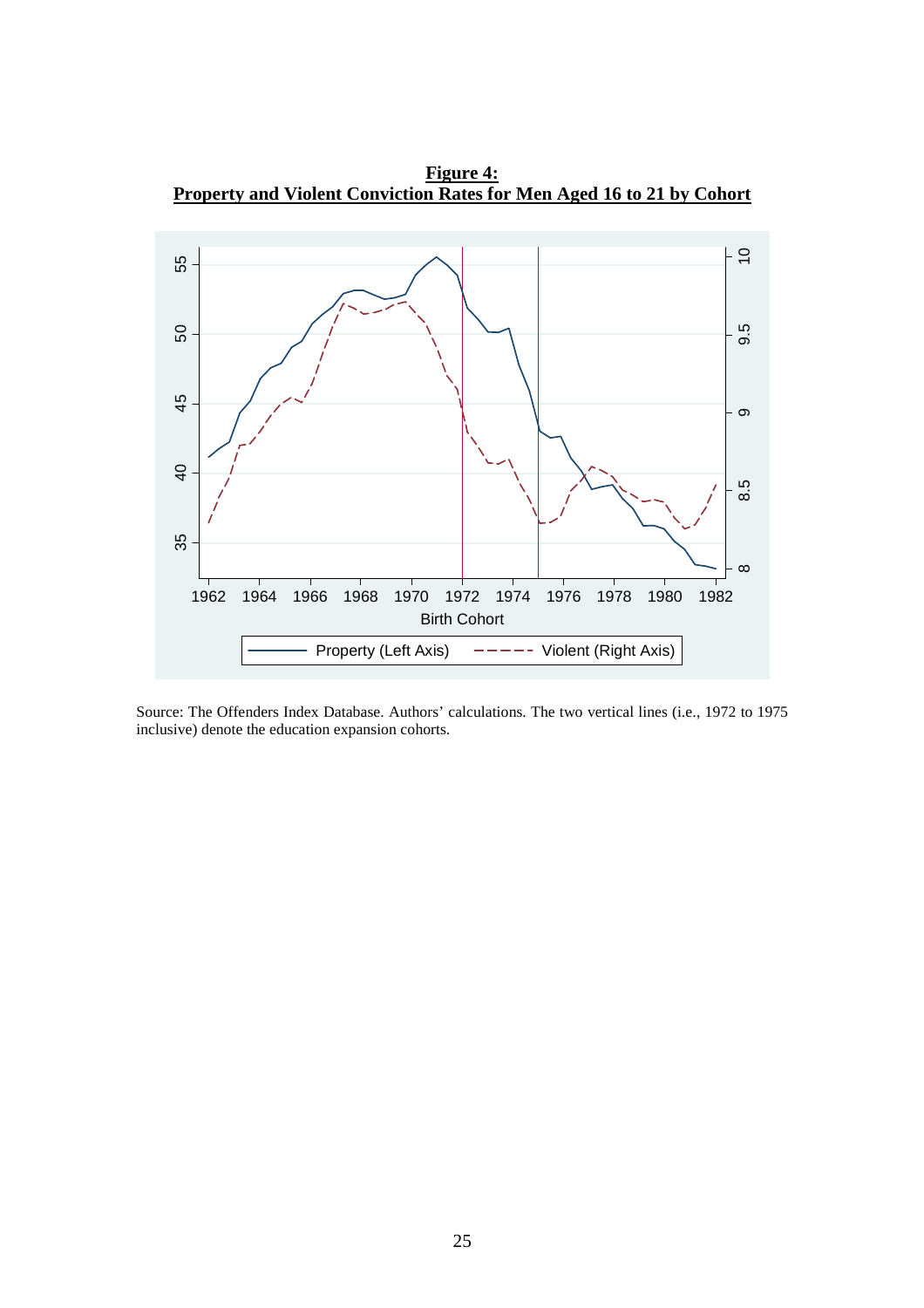|                                                                                   | Men, Aged 16-21, Born 1962-1982          |                                                    |                                     | Women, Aged 16-21, Born 1962-82          |                                                    |                                     |  |
|-----------------------------------------------------------------------------------|------------------------------------------|----------------------------------------------------|-------------------------------------|------------------------------------------|----------------------------------------------------|-------------------------------------|--|
|                                                                                   | <b>Education</b><br><b>Reduced Forms</b> |                                                    | <b>Crime</b><br><b>Reduced Form</b> | <b>Education</b><br><b>Reduced Forms</b> |                                                    | <b>Crime</b><br><b>Reduced Form</b> |  |
|                                                                                   | <b>Proportion</b><br><b>Students</b>     | <b>Proportion</b><br><b>Staying on</b><br>After 16 | Log(Total<br>Conviction<br>Rate)    | <b>Proportion</b><br><b>Students</b>     | <b>Proportion</b><br><b>Staying on</b><br>After 16 | Log(Total<br>Conviction<br>Rate)    |  |
| <b>Cohort 1972</b>                                                                | 0.031<br>(0.019)                         | 0.028<br>(0.0242)                                  | $-0.050*$<br>(0.030)                | $0.020*$<br>(0.012)                      | 0.012<br>(0.015)                                   | $-0.015$<br>(0.063)                 |  |
| <b>Cohort 1973</b>                                                                | $0.067***$<br>(0.016)                    | $0.055***$<br>(0.019)                              | $-0.122***$<br>(0.041)              | $0.071***$<br>(0.012)                    | $0.061***$<br>(0.017)                              | $-0.082$<br>(0.063)                 |  |
| Cohort 1974                                                                       | $0.106***$<br>(0.020)                    | $0.112***$<br>(0.024)                              | $-0.080*$<br>(0.046)                | $0.106***$<br>(0.016)                    | $0.098***$<br>(0.023)                              | $-0.222***$<br>(0.073)              |  |
| Cohort 1975                                                                       | $0.137***$<br>(0.025)                    | $0.163***$<br>(0.031)                              | $-0.239***$<br>(0.039)              | $0.133***$<br>(0.019)                    | $0.153***$<br>(0.022)                              | $-0.112*$<br>(0.059)                |  |
| <b>Post-EE Cohort</b>                                                             | $0.145***$<br>(0.028)                    | $0.184***$<br>(0.031)                              | $-0.248***$<br>(0.039)              | $0.139***$<br>(0.023)                    | $0.171***$<br>(0.025)                              | $-0.238**$<br>(0.087)               |  |
| <b>F-Test of Joint</b><br><b>Significance of Cohort</b><br>1972, 1973, 1974, 1975 | 15.32<br>$[p = 0.00]$                    | 9.64<br>$[p = 0.00]$                               | 10.59<br>$[p = 0.00]$               | 18.27<br>$[p = 0.00]$                    | 16.05<br>$[p = 0.00]$                              | 2.41<br>$[p = 0.05]$                |  |
| <b>Cubic in Age</b>                                                               | Yes                                      | Yes                                                | Yes                                 | Yes                                      | Yes                                                | Yes                                 |  |
| <b>Quadratic in Cohort</b>                                                        | Yes                                      | Yes                                                | Yes                                 | Yes                                      | Yes                                                | Yes                                 |  |
| <b>Demographic Controls</b>                                                       | Yes                                      | Yes                                                | Yes                                 | Yes                                      | Yes                                                | Yes                                 |  |
| <b>Sample Size</b>                                                                | 125                                      | 125                                                | 125                                 | 125                                      | 125                                                | 125                                 |  |

# **Table 1: Education and Crime Reduced Forms – Men and Women**

Notes: Standard errors in round parentheses. \*, \*\* and \*\*\* respectively denote significance at the 10, 5 or 1 percent level. The demographic controls included in all specifications for each cohort-age cell are: proportion non-white, proportion living in London, and proportion living in Wales.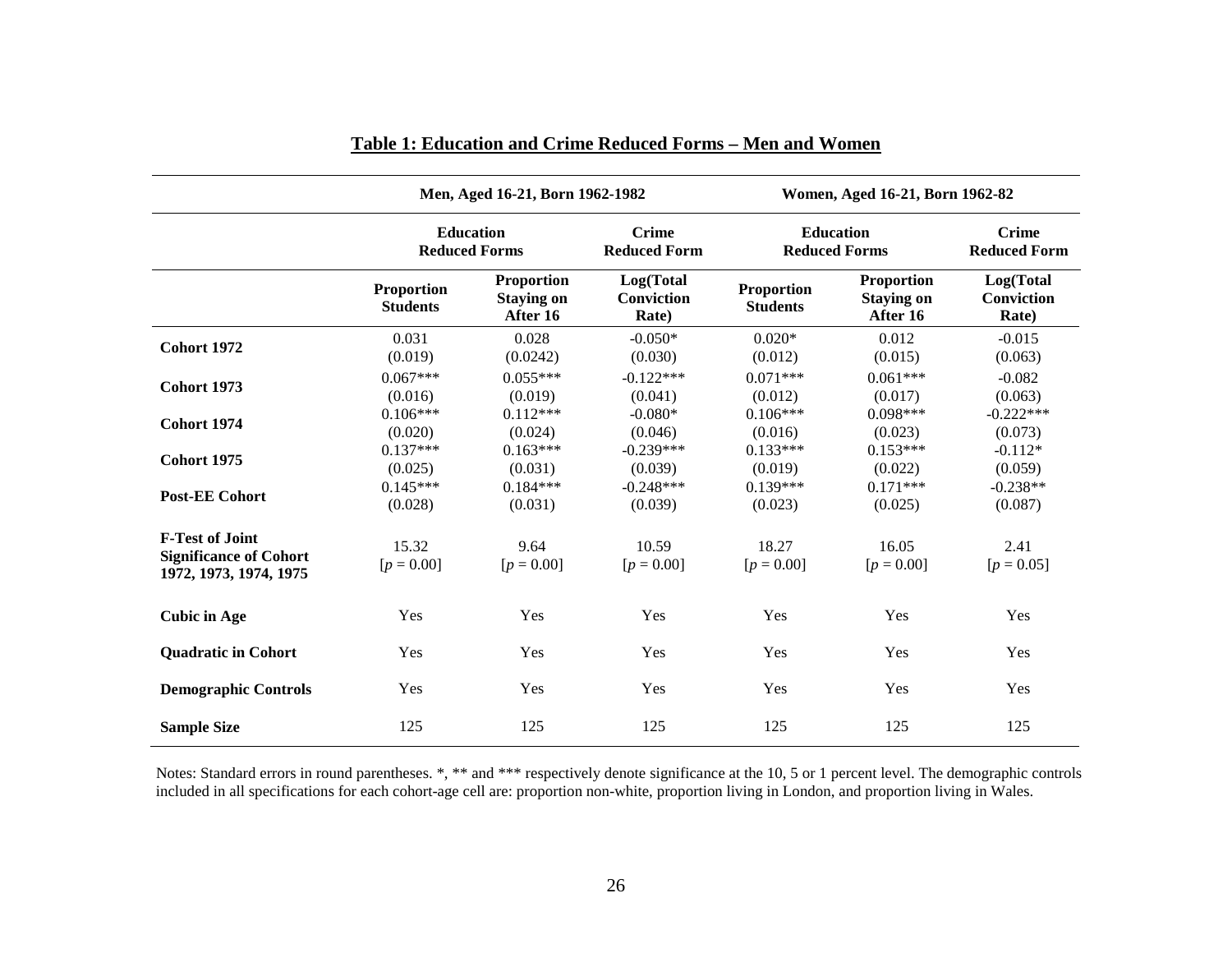|                                      |            | Aged 16-21, Born 1962-82                     |                                                 |  |  |  |
|--------------------------------------|------------|----------------------------------------------|-------------------------------------------------|--|--|--|
|                                      |            | Men-<br>Log(Total<br><b>Conviction Rate)</b> | Women -<br>Log(Total<br><b>Conviction Rate)</b> |  |  |  |
| <b>Proportion</b><br><b>Students</b> | <b>OLS</b> | $-0.427***$<br>(0.162)                       | $-0.220$<br>(0.299)                             |  |  |  |
|                                      | 2SLS       | $-1.886***$<br>(0.503)                       | $-1.302**$<br>(0.541)                           |  |  |  |
| <b>Proportion Staying</b>            | <b>OLS</b> | $-0.390***$<br>(0.126)                       | $-0.183$<br>(0.247)                             |  |  |  |
| on After 16                          | 2SLS       | $-1.743***$<br>(0.498)                       | $-1.099**$<br>(0.473)                           |  |  |  |
| <b>Cubic in Age</b>                  |            | Yes                                          | Yes                                             |  |  |  |
| <b>Quadratic in Cohort</b>           |            | Yes                                          | Yes                                             |  |  |  |
| <b>Demographic Controls</b>          |            | Yes                                          | Yes                                             |  |  |  |
| <b>Sample Size</b>                   |            | 125                                          | 125                                             |  |  |  |

# **Table 2: OLS and 2SLS Results – Men and Women – Total Convictions**

Notes: Standard errors in round parentheses. \*, \*\* and \*\*\* respectively denote significance at the 10, 5 or 1 percent level.The demographic controls included in all specifications for each cohort-age cell are: proportion non-white, proportion living in London, and proportion living inWales.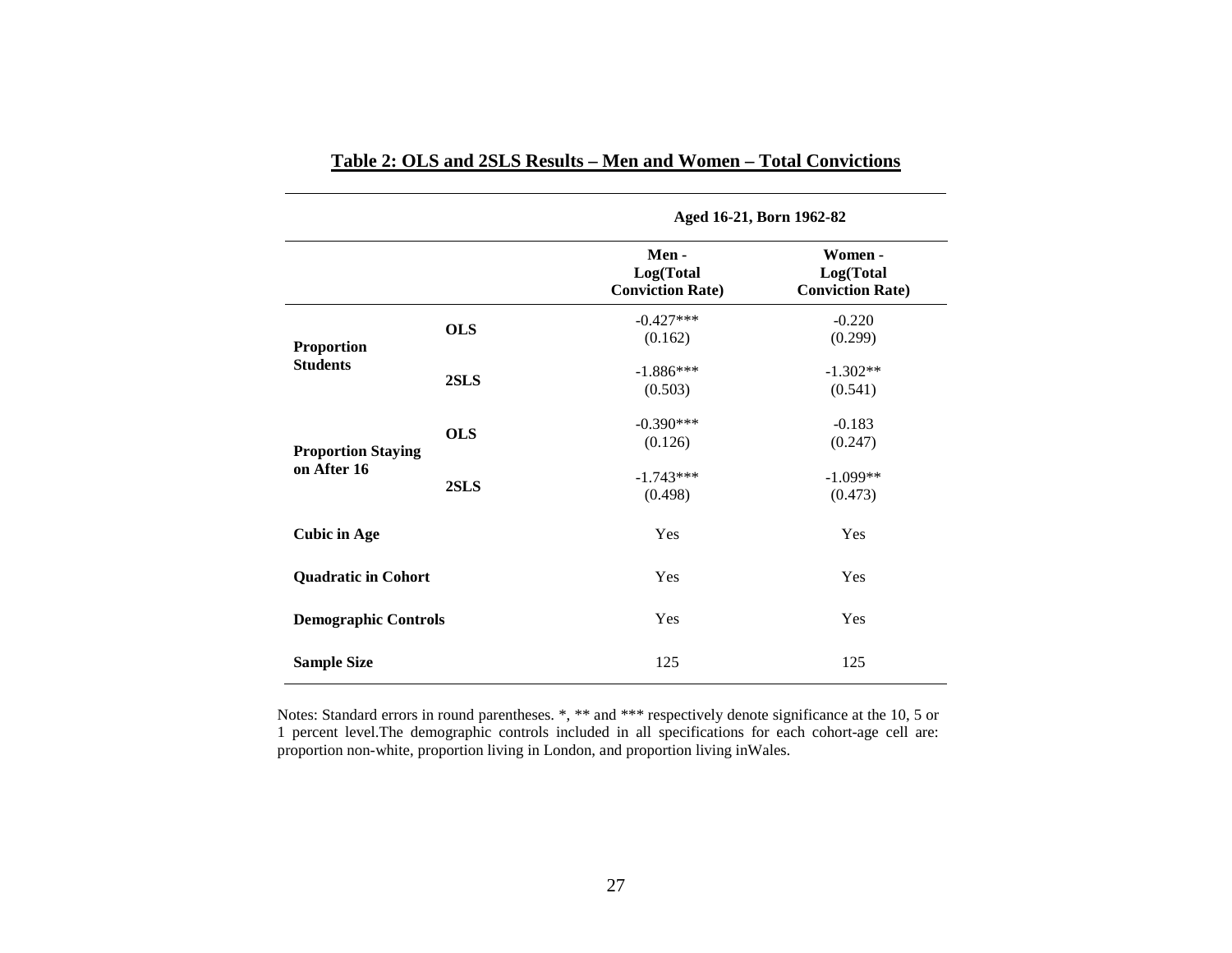|                                                                                   |                                         | <b>Crime Reduced Forms</b>             |                                                    | <b>OLS</b> and 2SLS Estimates |                                         |                                        |
|-----------------------------------------------------------------------------------|-----------------------------------------|----------------------------------------|----------------------------------------------------|-------------------------------|-----------------------------------------|----------------------------------------|
|                                                                                   | Log(Property<br><b>Conviction Rate)</b> | Log(Violent<br><b>Conviction Rate)</b> |                                                    |                               | Log(Property<br><b>Conviction Rate)</b> | Log(Violent<br><b>Conviction Rate)</b> |
| <b>Cohort 1972</b>                                                                | $-0.043$<br>(0.036)                     | $-0.064*$<br>(0.035)                   |                                                    | <b>OLS</b>                    | $-0.439**$<br>(0.191)                   | $-0.371$<br>(0.245)                    |
| <b>Cohort 1973</b>                                                                | $-0.117**$<br>(0.049)                   | $-0.121***$<br>(0.046)                 | Proportion<br><b>Students</b>                      |                               |                                         |                                        |
| <b>Cohort 1974</b>                                                                | $-0.069$<br>(0.054)                     | $-0.107**$<br>(0.051)                  |                                                    | 2SLS                          | $-1.931***$<br>(0.540)                  | $-1.417***$<br>(0.504)                 |
| <b>Cohort 1975</b>                                                                | $-0.241***$<br>(0.045)                  | $-0.193***$<br>(0.064)                 |                                                    | <b>OLS</b>                    | $-0.382***$<br>(0.147)                  | $-0.442**$<br>(0.208)                  |
| <b>Post EE Cohort</b>                                                             | $-0.260***$<br>(0.055)                  | $-0.135**$<br>(0.082)                  | <b>Proportion</b><br><b>Staying on</b><br>After 16 |                               |                                         |                                        |
| <b>F-Test of Joint</b><br><b>Significance of Cohort</b><br>1972, 1973, 1974, 1975 | 9.51<br>$[p = 0.00]$                    | 2.81<br>$[p = 0.03]$                   |                                                    | 2SLS                          | $-1.797***$<br>(0.542)                  | $-1.259**$<br>(0.503)                  |
| <b>Cubic in Age</b>                                                               | Yes                                     | Yes                                    |                                                    |                               | Yes                                     | Yes                                    |
| <b>Quadratic in Cohort</b>                                                        | Yes                                     | Yes                                    |                                                    |                               | Yes                                     | Yes                                    |
| <b>Demographic Controls</b>                                                       | Yes                                     | Yes                                    |                                                    |                               | Yes                                     | Yes                                    |
| <b>Sample Size</b>                                                                | 125                                     | 125                                    |                                                    |                               | 125                                     | 125                                    |

# **Table 3: Crime Reduced Forms, OLS and IV Results – Men – Property and Violent Convictions**

Notes: Standard errors in round parentheses. \*, \*\* and \*\*\* respectively denote significance at the 10, 5 or 1 percent level. The demographic controls included in<br>all specifications for each cohort-age cell are: proportion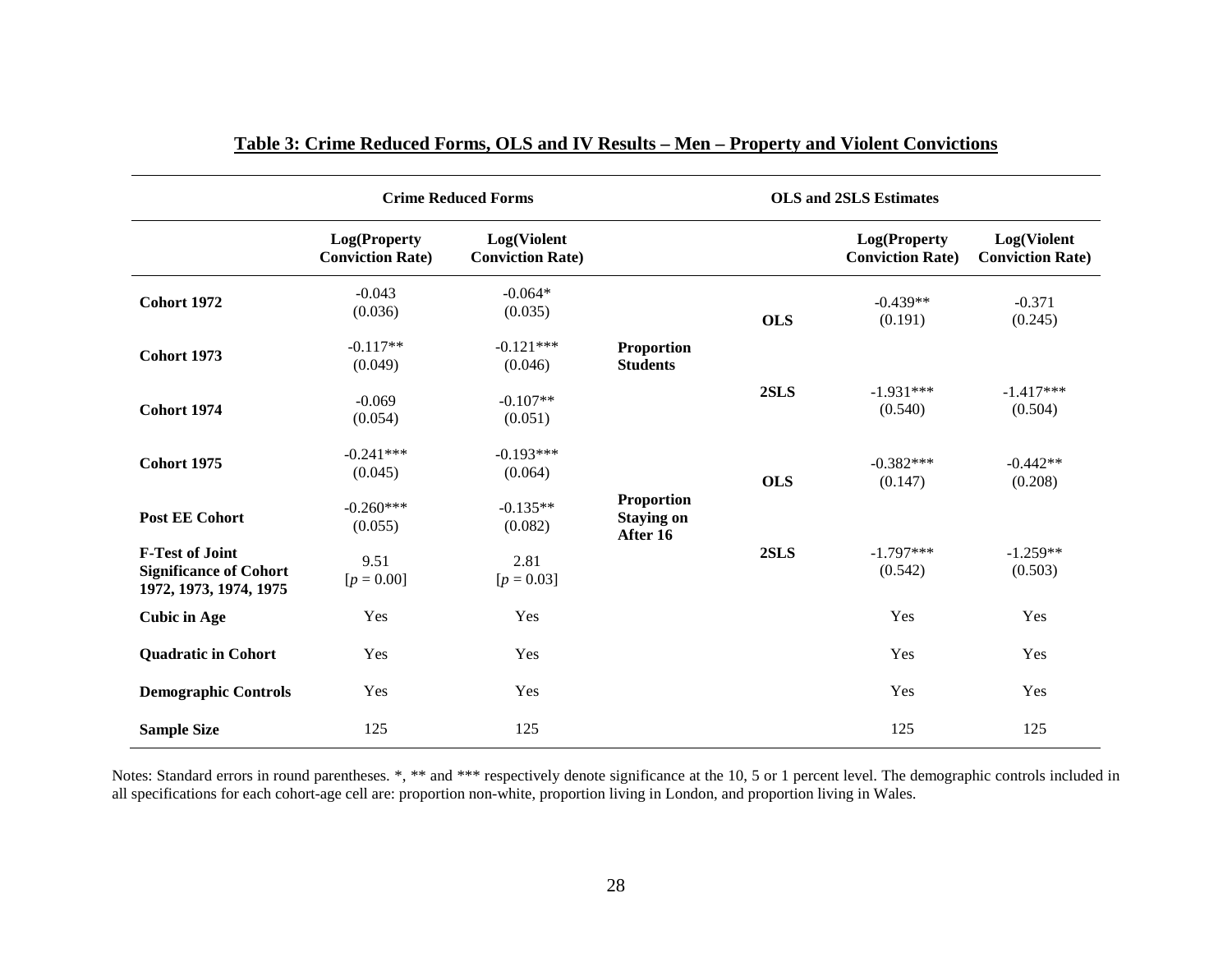| <b>Panel A: Reduced Forms</b>          | <b>Staying On</b> | <b>Age Left</b> | Low                    | Log(Weekly            | Log(Hourly            |
|----------------------------------------|-------------------|-----------------|------------------------|-----------------------|-----------------------|
|                                        | After 16          | <b>School</b>   | Qualification          | Wages)                | Wages)                |
| <b>Cohort 1972</b>                     | $0.025***$        | $0.232***$      | $-0.026***$            | $0.025*$              | $0.027**$             |
|                                        | (0.007)           | (0.046)         | (0.006)                | (0.013)               | (0.013)               |
| <b>Cohort 1973</b>                     | $0.043***$        | $0.350***$      | $-0.047***$            | $0.050***$            | $0.061***$            |
|                                        | (0.009)           | (0.056)         | (0.009)                | (0.012)               | (0.014)               |
| <b>Cohort 1974</b>                     | $0.104***$        | $0.597***$      | $-0.068***$            | $0.057***$            | $0.084***$            |
|                                        | (0.009)           | (0.063)         | (0.009)                | (0.011)               | (0.014)               |
| Cohort 1975                            | $0.141***$        | $0.713***$      | $-0.071***$            | $0.084***$            | $0.111***$            |
|                                        | (0.009)           | (0.063)         | (0.011)                | (0.014)               | (0.016)               |
| <b>Post EE Cohort</b>                  | $0.167***$        | $0.693***$      | $-0.062***$            | $0.084***$            | 0118***               |
|                                        | (0.013)           | (0.081)         | (0.010)                | (0.015)               | (0.018)               |
| <b>F-Test of Joint Significance of</b> | 95.23             | 43.08           | 17.76                  | 11.57                 | 14.88                 |
| Cohort 1972, 1973, 1974, 1975          | $[p = 0.00]$      | $[p = 0.00]$    | $[p = 0.00]$           | $[p = 0.00]$          | $[p = 0.00]$          |
| <b>Sample Size</b>                     | 271,192           | 271,192         | 265,299                | 50,753                | 49,369                |
| Panel B: OLS and 2SLS                  |                   |                 |                        |                       |                       |
| <b>Staying On After 16</b>             | <b>OLS</b>        |                 | $-0.359***$<br>(0.004) | $0.208***$<br>(0.007) | $0.273***$<br>(0.007) |
|                                        | 2SLS              |                 | $-0.521***$<br>(0.055) | $0.479***$<br>(0.095) | $0.670***$<br>(0.104) |
| <b>Age Left School</b>                 | <b>OLS</b>        |                 | $-0.104***$<br>(0.001) | $0.042***$<br>(0.001) | $0.054***$<br>(0.001) |
|                                        | 2SLS              |                 | $-0.102***$<br>(0.008) | $0.099***$<br>(0.016) | $0.131***$<br>(0.018) |

# **Table 4: Qualification Attainment and Wages - Men, Aged 25-30**

**Men, Aged 25-30, Born 1962-1982 - LFS 1993 to 2010** 

Notes: Standard errors clustered by age and cohort in round parentheses. \*, \*\* and \*\*\* respectively denote significance at the 10, 5 or 1 percent level. All specifications include a cubic in age and a quadratic in cohort. They also include dummies for being non-white, living in London, and living in Wales.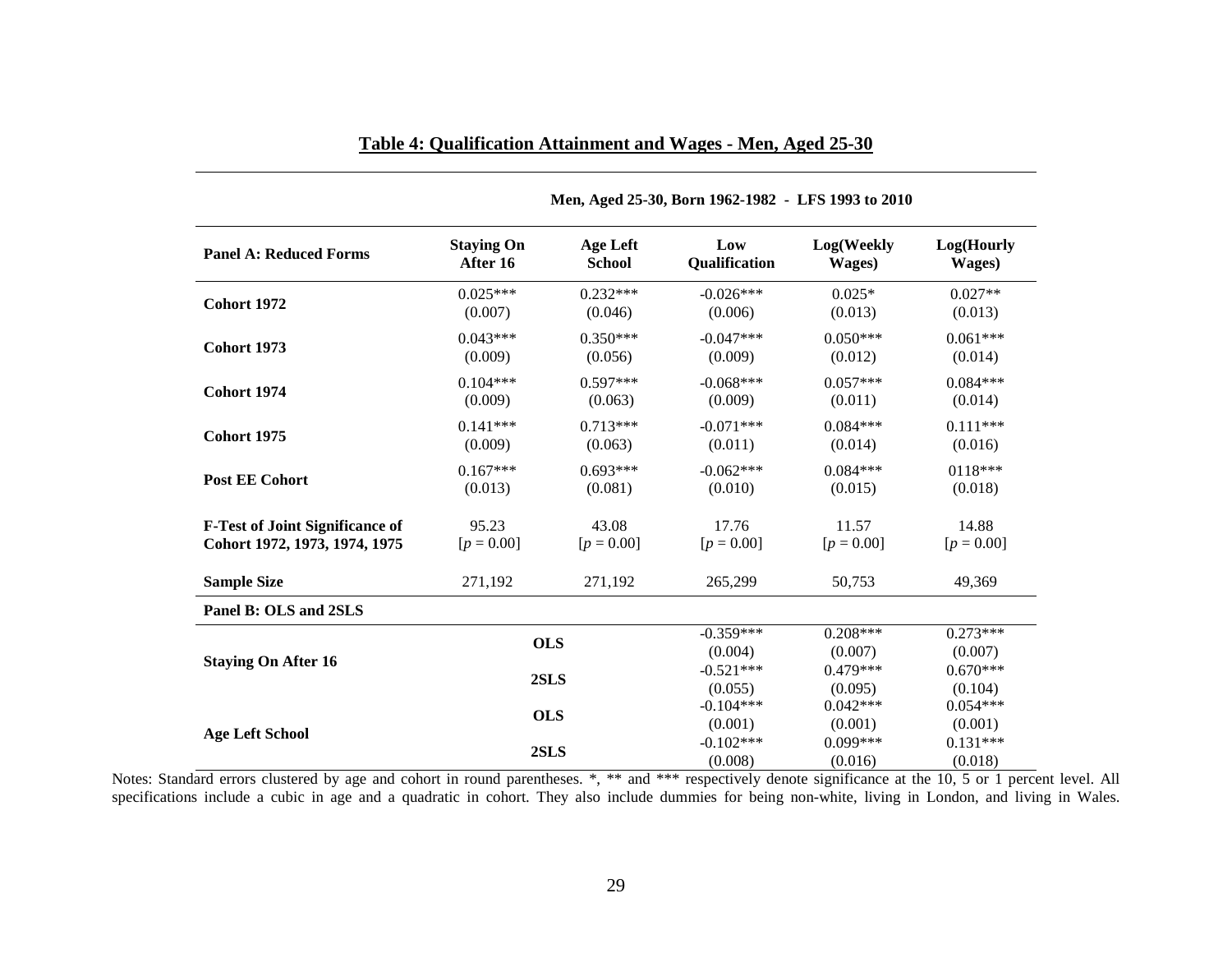### **Data Appendix**

### A.1 *The Offenders Index Database (OID*)

Our analysis uses Offenders Index Database (OID) data from 1978 to 2002, which we match to Labour Force Survey (LFS) data for England and Wales by age cohort and survey year. The version of the OID to which we have access holds criminal history data for offenders convicted of standard list offences between 1963 and 2002. Standard list offences are all indictable or triable either way offences, plus a few of the more serious summary offences. Standard list class codes are set out in the Offenders Index (OI) codebook. The data are derived from the Court Appearances system and are updated quarterly.

The data set holds anonymous samples (of 4 weeks) for each year. The selection of offenders is from analysis of the court appearance data using the date to select relevant offenders. Selection of offenders occurs where they appeared in court during the first week in March, the second week in June, the third week in September and the third week in November. $^{14}$ 

Matching OID to ONS population data, we calculated offending rates (per 10,000 population) by age cohort and year, separately for men and women, using date of birth and gender variables. Criminal offences have been broadly categorised as property crimes (burglary and theft and handling stolen goods) and violent crimes (violence against the person and robbery), using categorisation in the Offence Class Code of variables.<sup>15</sup> The total conviction rate we use is the sum of the two. We focus on youth convictions for individuals aged 16 to 21 years old enabling us to have a reasonably well balanced panel

<sup>&</sup>lt;sup>14</sup> The first week in any calendar month is the week where the Monday is the first Monday in that month.

<sup>&</sup>lt;sup>15</sup> We do not consider sexual offences since there are very few of them and their relationship with education is contrary to that of most other crimes (as in the case of rape in Lochner and Moretti, 2004).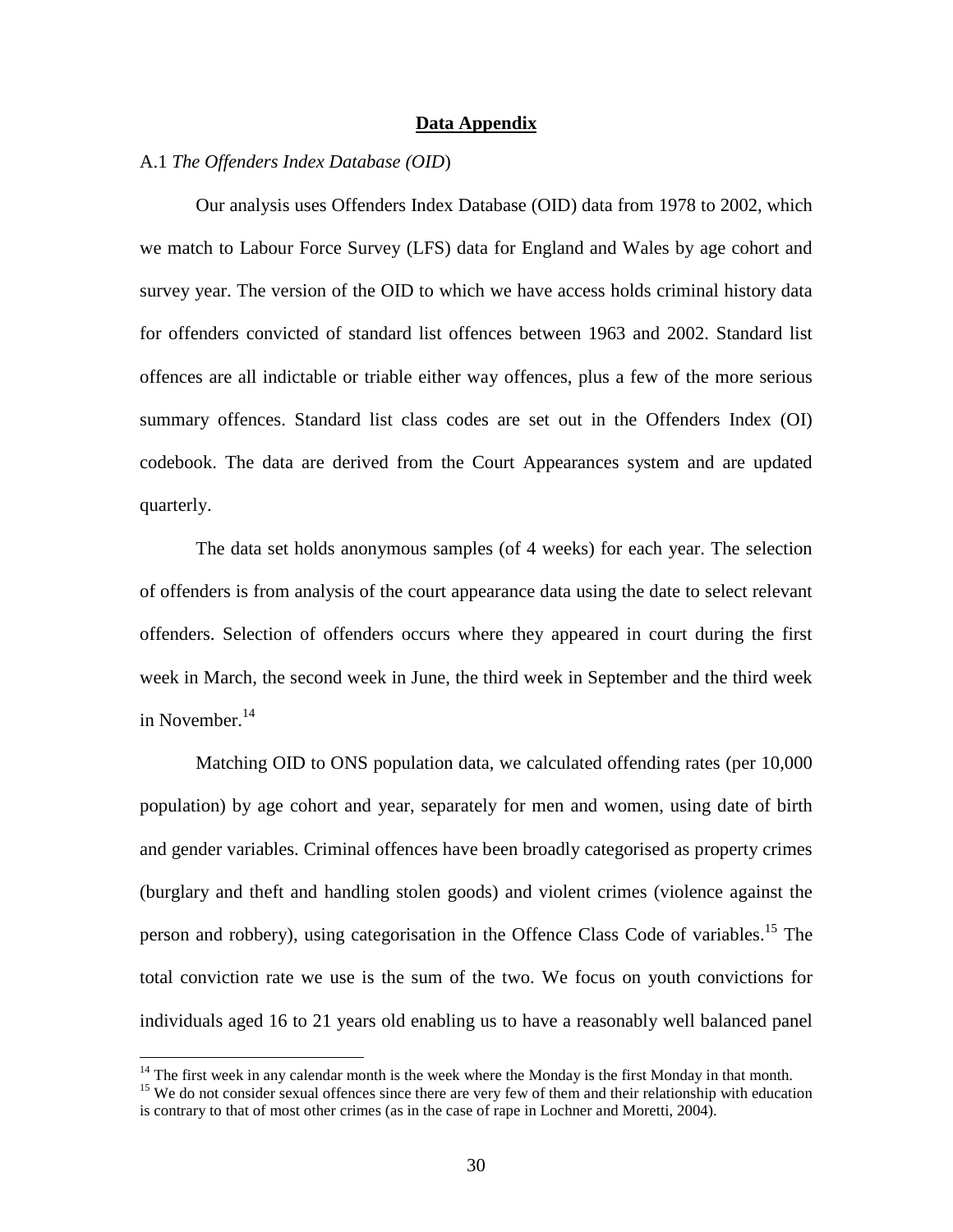around the policy years (from the 1988 introduction of the GCSE onwards) since the cohorts studied were born between 1962 and 1982.

The data structure for men and women, with means of the total conviction rate per 10,000 population, as well as property and violent conviction rates, are presented in Table A1.

| Age       | Men, Total  | Men,     | Men,    | Women, Total | Women,   | Women,  |
|-----------|-------------|----------|---------|--------------|----------|---------|
| Range     | Convictions | Property | Violent | Convictions  | Property | Violent |
| $16-16$   | 44.11       | 39.60    | 4.51    | 5.09         | 4.32     | 0.77    |
| 16-17     | 45.22       | 38.27    | 6.95    | 7.03         | 6.24     | 0.79    |
| 16-18     | 50.44       | 41.49    | 8.95    | 8.50         | 7.70     | 0.80    |
| 16-19     | 54.31       | 45.46    | 8.85    | 7.28         | 6.66     | 0.62    |
| 16-20     | 63.71       | 54.06    | 9.65    | 8.80         | 8.14     | 0.65    |
| $16-21$   | 57.97       | 49.01    | 8.96    | 8.03         | 7.17     | 0.87    |
| $16 - 21$ | 61.56       | 52.78    | 8.79    | 8.52         | 7.79     | 0.73    |
| $16 - 21$ | 60.74       | 51.53    | 9.21    | 8.58         | 7.93     | 0.65    |
| $16 - 21$ | 53.39       | 44.71    | 8.68    | 7.27         | 6.56     | 0.71    |
| 16-21     | 69.41       | 59.97    | 9.43    | 7.43         | 6.70     | 0.72    |
| 16-21     | 65.11       | 55.23    | 9.88    | 7.25         | 6.29     | 0.96    |
| $16 - 21$ | 57.74       | 47.54    | 10.20   | 7.55         | 6.48     | 1.07    |
| $16 - 21$ | 60.03       | 50.52    | 9.51    | 7.81         | 6.93     | 0.88    |
| 16-21     | 61.58       | 53.23    | 8.35    | 8.14         | 7.31     | 0.83    |
| $16 - 21$ | 59.99       | 51.13    | 8.87    | 7.68         | 6.70     | 0.99    |
| $16 - 21$ | 53.12       | 43.49    | 9.62    | 6.69         | 5.90     | 0.79    |
| $16 - 21$ | 50.84       | 41.34    | 9.50    | 6.83         | 5.94     | 0.88    |
| $16 - 21$ | 48.87       | 41.14    | 7.73    | 6.40         | 5.79     | 0.62    |
| $16 - 21$ | 45.53       | 37.71    | 7.81    | 6.06         | 5.51     | 0.55    |
| $16-21$   | 46.24       | 37.17    | 9.06    | 6.94         | 6.06     | 0.88    |
| $16 - 21$ | 43.76       | 35.68    | 8.08    | 6.76         | 6.11     | 0.65    |
| $17 - 21$ | 44.11       | 35.66    | 8.45    | 7.85         | 7.13     | 0.72    |
| 18-21     | 43.32       | 35.04    | 8.28    | 9.15         | 8.35     | 0.80    |
| 19-21     | 41.82       | 33.44    | 8.38    | 8.51         | 7.84     | 0.67    |
| $20 - 21$ | 38.73       | 30.72    | 8.01    | 7.31         | 6.76     | 0.55    |
|           |             |          |         |              |          |         |

*Table A1: Offenders Index Database (OID) – Descriptives* 

Note: There was an unexplained jump in the number of convictions recorded in 1999 in the OID, so that year is interpolated using cohorts between 1998 and 2000. Dropping this year from our sample yielded similar results to the ones reported in the main body of the paper.

#### A.2 *The Labour Force Survey (LFS)*

The LFS began in 1975 and was initially a biannual survey (up to 1983), after which it became annual (up to 1991) and has since become a quarterly (since 1991)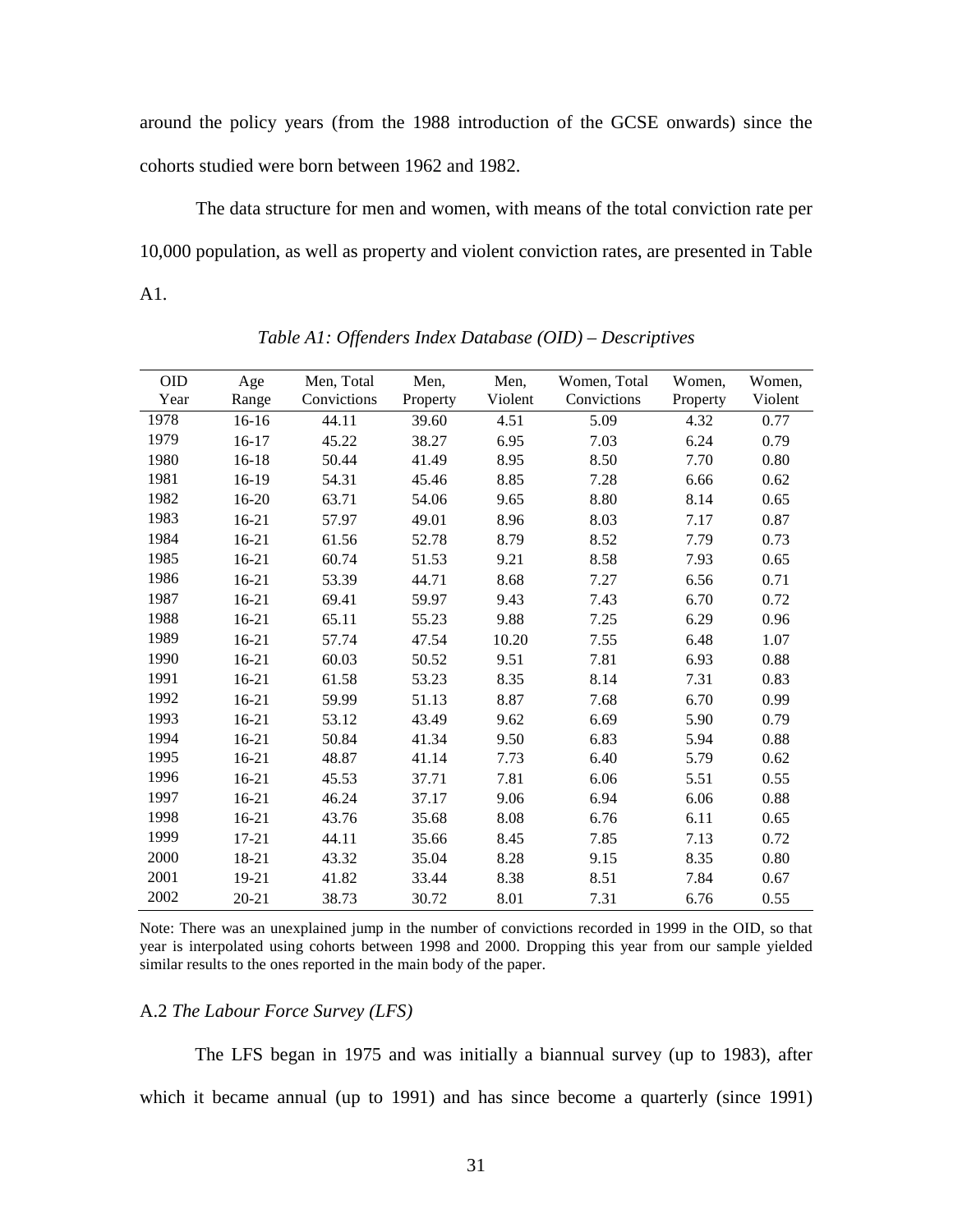sample survey of households living at private addresses in the United Kingdom. Its purpose is to provide information on the UK labour market that can then be used to develop, manage, evaluate and report on labour market policies. It is conducted by the Office for National Statistics (ONS).

For the purposes of this paper, we make use of two distinct sets of LFS data, restricted to individuals in England and Wales:

i) Cohort level averages (weighted by individual weights) from 1978 to 2002, matched to OID data in order to analyse the impact of education expansion on youth crime.<sup>16</sup>

ii) Individual data from 1993 to 2010 to investigate the effect of the policy on later life outcomes for the same cohorts.

The first set of LFS data is mainly used to obtain averages of educational attainment levels by cohort in order to estimate actual impact of the expansion policy. The two measures of education for our individuals aged 16 to 21 and born between 1962 and 1982 were defined as:

'Student': Individual was still enrolled at school at the time of survey.

- 'Staying On': Individual is still enrolled in school and is older than 16 or has left full time education after that age.

Table A2.1 below describes the education measures by year, age range, and gender.

| <b>LFS</b> |         | Men,            | Men,       | Women,          | Women,     |
|------------|---------|-----------------|------------|-----------------|------------|
| Year       | Age     | Proportion      | Proportion | Proportion      | Proportion |
|            | Range   | <b>Students</b> | Staying On | <b>Students</b> | Staying On |
| 1978       | $16-16$ | 0.713           | 0.713      | 0.672           | 0.672      |
| 1979       | $16-17$ | 0.521           | 0.562      | 0.473           | 0.511      |
| 1980       | $16-18$ | 0.413           | 0.471      | 0.417           | 0.481      |
| 1981       | $16-19$ | 0.327           | 0.395      | 0.360           | 0.452      |
| 1982       | 16-20   | 0.293           | 0.399      | 0.320           | 0.466      |

*Table A2.1: LFS 1978-2002 – Descriptives* 

<sup>16</sup> In the early years when the LFS was biannual, we interpolate data for missing years.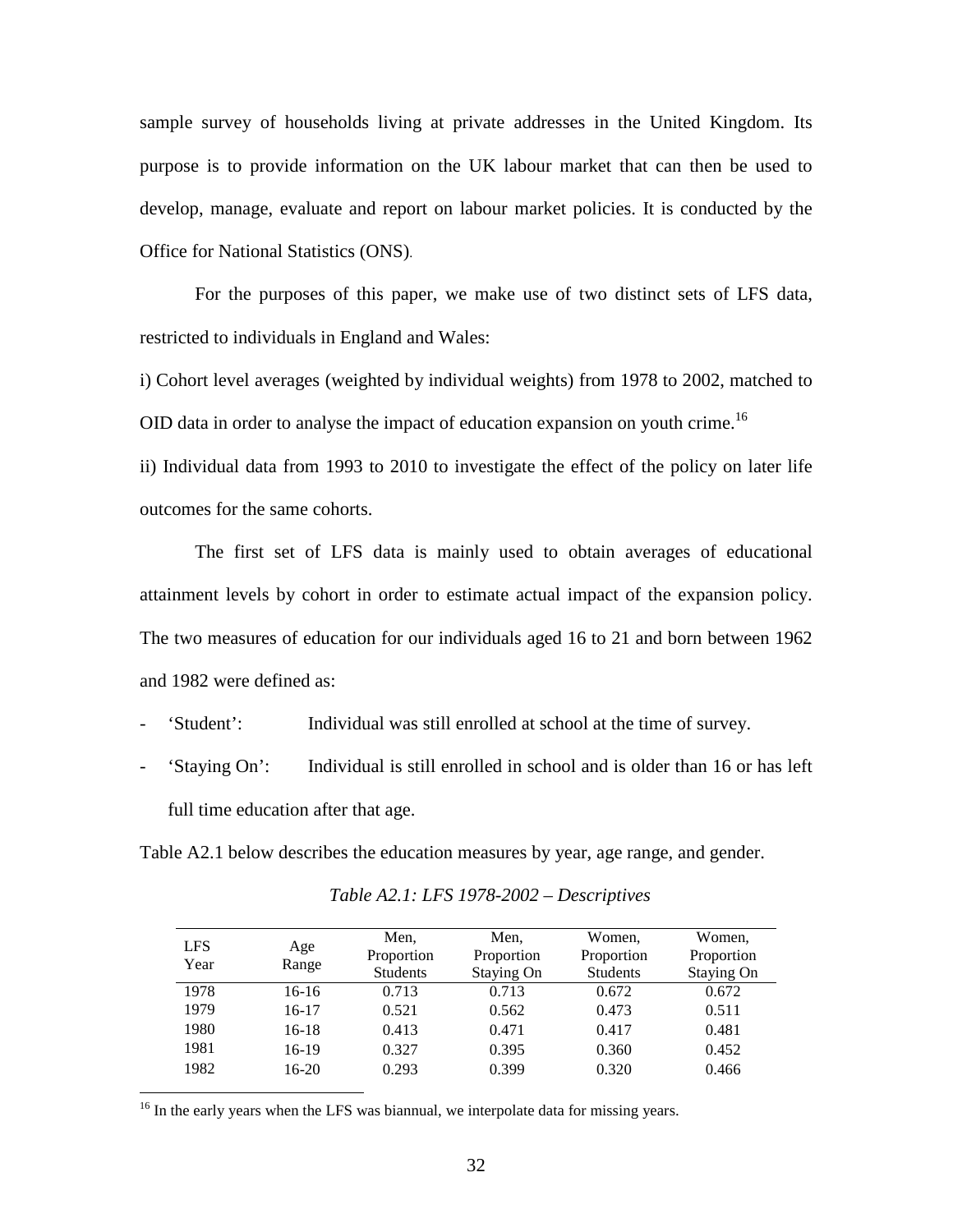| 1983 | 16-21     | 0.264 | 0.407 | 0.289 | 0.484 |
|------|-----------|-------|-------|-------|-------|
| 1984 | $16 - 21$ | 0.267 | 0.412 | 0.279 | 0.494 |
| 1985 | 16-21     | 0.250 | 0.407 | 0.276 | 0.486 |
| 1986 | 16-21     | 0.250 | 0.411 | 0.270 | 0.492 |
| 1987 | 16-21     | 0.271 | 0.431 | 0.276 | 0.498 |
| 1988 | $16 - 21$ | 0.267 | 0.426 | 0.284 | 0.505 |
| 1989 | 16-21     | 0.270 | 0.429 | 0.290 | 0.505 |
| 1990 | $16 - 21$ | 0.291 | 0.452 | 0.325 | 0.525 |
| 1991 | 16-21     | 0.322 | 0.479 | 0.344 | 0.558 |
| 1992 | 16-21     | 0.371 | 0.542 | 0.395 | 0.611 |
| 1993 | 16-21     | 0.404 | 0.581 | 0.434 | 0.649 |
| 1994 | 16-21     | 0.438 | 0.616 | 0.450 | 0.676 |
| 1995 | $16-21$   | 0.438 | 0.641 | 0.464 | 0.695 |
| 1996 | 16-21     | 0.434 | 0.636 | 0.458 | 0.692 |
| 1997 | $16 - 21$ | 0.423 | 0.639 | 0.459 | 0.697 |
| 1998 | 16-21     | 0.431 | 0.636 | 0.471 | 0.702 |
| 1999 | 17-21     | 0.367 | 0.612 | 0.396 | 0.677 |
| 2000 | 18-21     | 0.316 | 0.605 | 0.344 | 0.668 |
| 2001 | 19-21     | 0.275 | 0.597 | 0.284 | 0.648 |
| 2002 | $20 - 21$ | 0.253 | 0.588 | 0.263 | 0.633 |

Note: In the early years of the LFS, the survey was biannual (in 1977, 1979, 1981 and 1983), after which it became annual. For the early missing years (1978, 1980, and 1982), we impute values by cohort by generating averages between the previous and next year.

The second use of the LFS comes from our interest in the effect of the education expansion on productivity related outcomes later in the lives of the cohorts that experienced this education expansion. Wage information was first reported in the first quarter of 1993 and the data is available up to the last quarter of 2010. Since all the information necessary for this part of the analysis (education and outcomes) is available within the LFS, we can use individual micro information here rather than using cohort level averages. The variables we look at are:

- 'Staying On': Individual left school after the compulsory age of 16
- 'Edage': Age individual left full time education
- 'LowQual': Left school without obtaining an intermediate qualification
- 'Wkearn': Gross weekly earnings
- 'Hrearn': Gross hourly earnings (i.e. weekly earnings / hours worked)